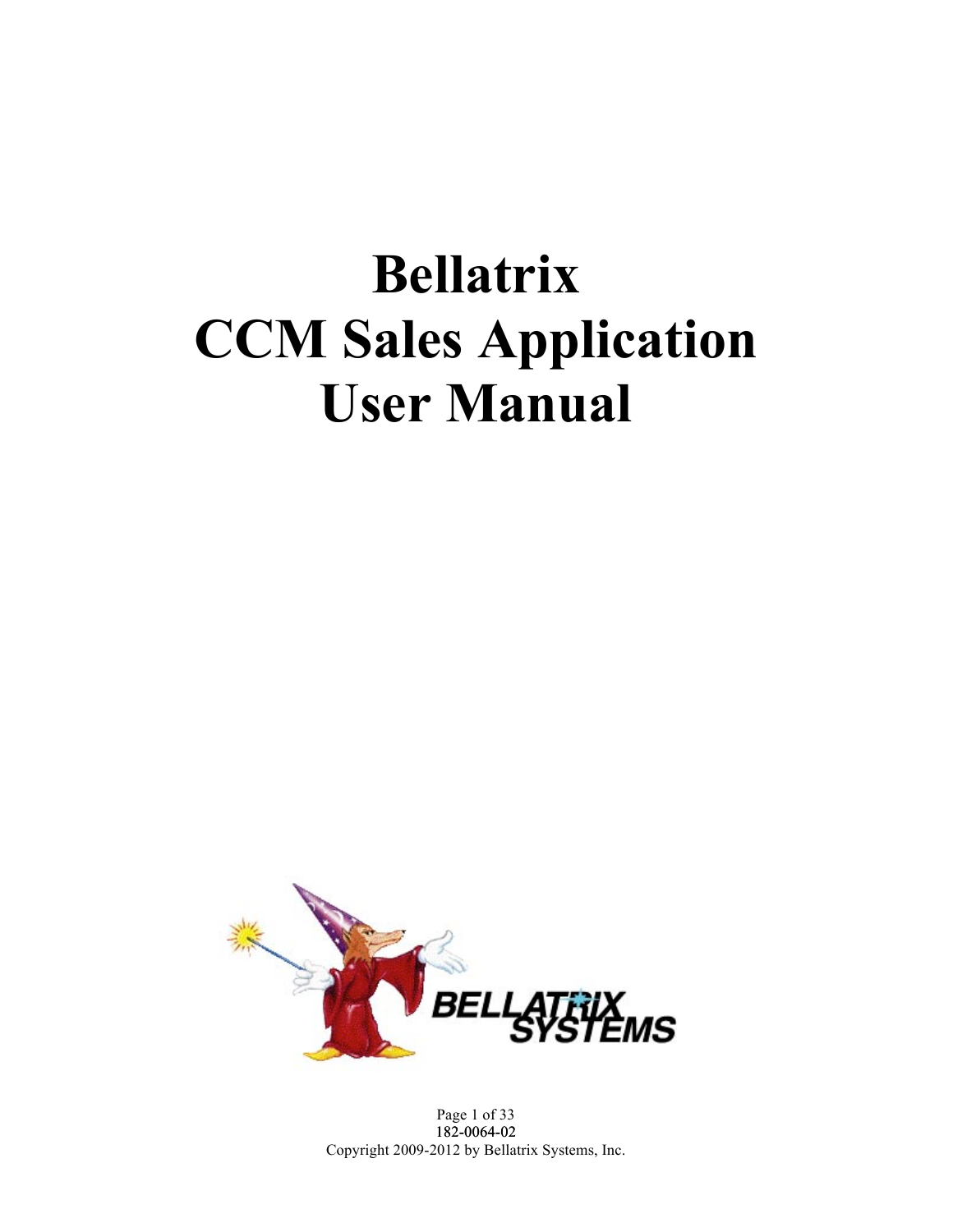| 33 |
|----|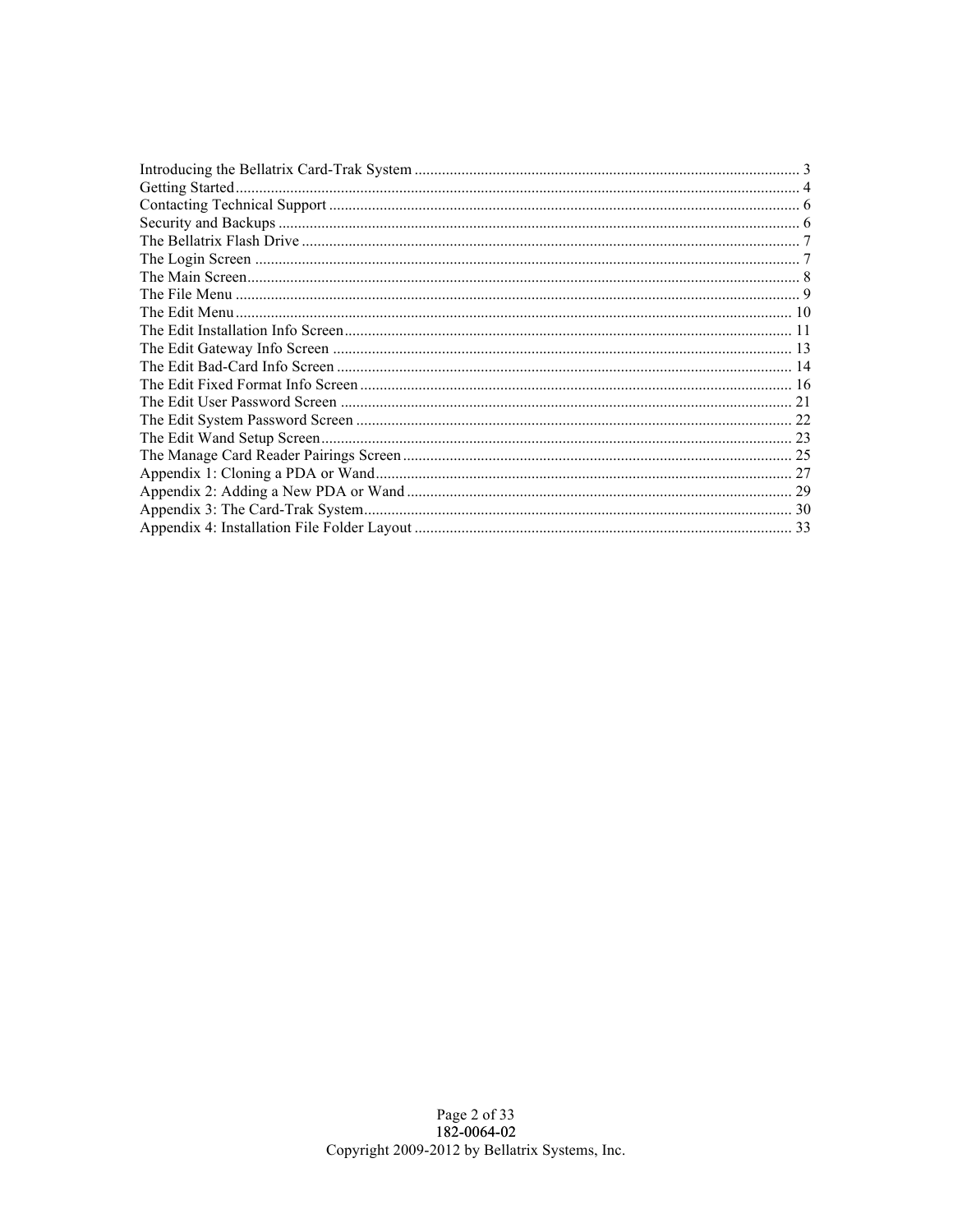# **Introducing the Bellatrix Card-Trak System**

The Bellatrix Card-Trak System is an integrated and secure system that enables you to make single-copy newspaper sales via either coin or credit card purchase.

At the front end of the system is the single-copy newsrack. The newsrack accepts coin as well as credit card purchases. The sales data is securely stored in the Credit Card Module (aka CCM or Card Reader) of the newsrack.

In the middle stands the Pocket PC PDA and the Card-Trak Wand. The PDA and the Wand communicate with the newsrack to transmit setup data and to collect sales data. They also dock with the PC and upload the sales data. The PDA runs proprietary Bellatrix software applications (CCM Setup and CCM Collect) and the Wand is a proprietary Bellatrix device.

At the back end of the system is the Internet-connected PC. The PC processes the sales data from the PDA and Wand and uploads it to the credit card processing Gateway. The PC runs proprietary Bellatrix software (CCM Sales).

See "Appendix 3: The Card-Trak System" for some general usage rules for the Card-Trak System.

The next section describes the system requirements and explains installation and setup.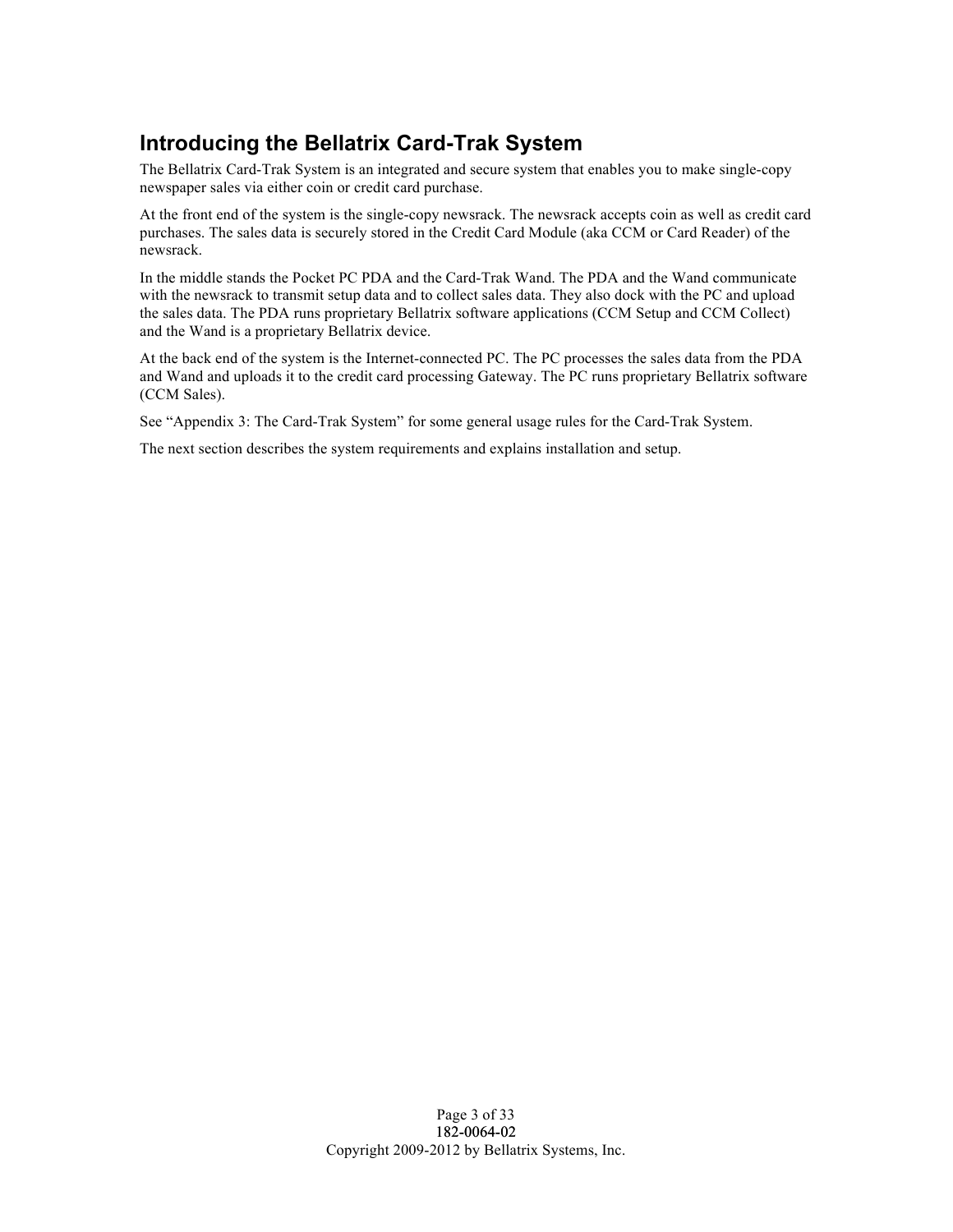# **Getting Started**

The CCM Sales Application runs on a Windows XP/7 PC. The CCM Sales Application is used to send newspaper credit-card sales data, collected from newsracks, to the credit card processing Gateway. The Application is also used to distribute security-related information to the PDAs, Wands and newsracks.

The rest of this section describes how to get started with the installation of the Bellatrix Card-Trak System.

The sections following this one describe how to use the CCM Sales Application.

# *System Requirements*

- Internet-connected Windows XP/7 PC with at least two free USB ports.
- Optional: M3 Sky PDAs.
- PDA charging/USB sync cradle (one per PDA, if PDAs are being used).
- Microsoft ActiveSync Version 4.5 or higher (if PDAs are being used).
- Optional: Bellatrix Card-Trak Wands.
- Two Bellatrix Flash Drives.
- Bellatrix Installation CD-ROM.

#### *Installation Steps*

- 1. If PDAs are being used, install Microsoft ActiveSync on the PC. Follow the on-screen instructions to complete the installation. Be sure to create a "Partnership" between the PC and each PDA. Also, be sure to enable PC/PDA File synchronization for each PDA.
- 2. Place the Bellatrix Installation CD-ROM in the PC's CD-ROM drive and navigate to view the contents of the CD-ROM.

If you are installing to a 64-bit version of Windows, run the "Bellatrix Card-Trak for 64-bit PC.MSI" file.

If you are installing to a 32-bit version of Windows, run the "Bellatrix Card-Trak for 32-bit PC.MSI" file.

Follow the on-screen instructions to install the software and user manuals on the PC (see "Appendix 4: Installation File Folder Layout").

**IMPORTANT: The installation folder MUST be C:\Program Files\Bellatrix\ (which is the default setting). Card-Trak will not work if the installation folder is changed.**

- 3. Store the Bellatrix Installation CD-ROM in a secure location separate from the PC.
- 4. Protect both the PC and the PDAs with strong login passwords and restricted access.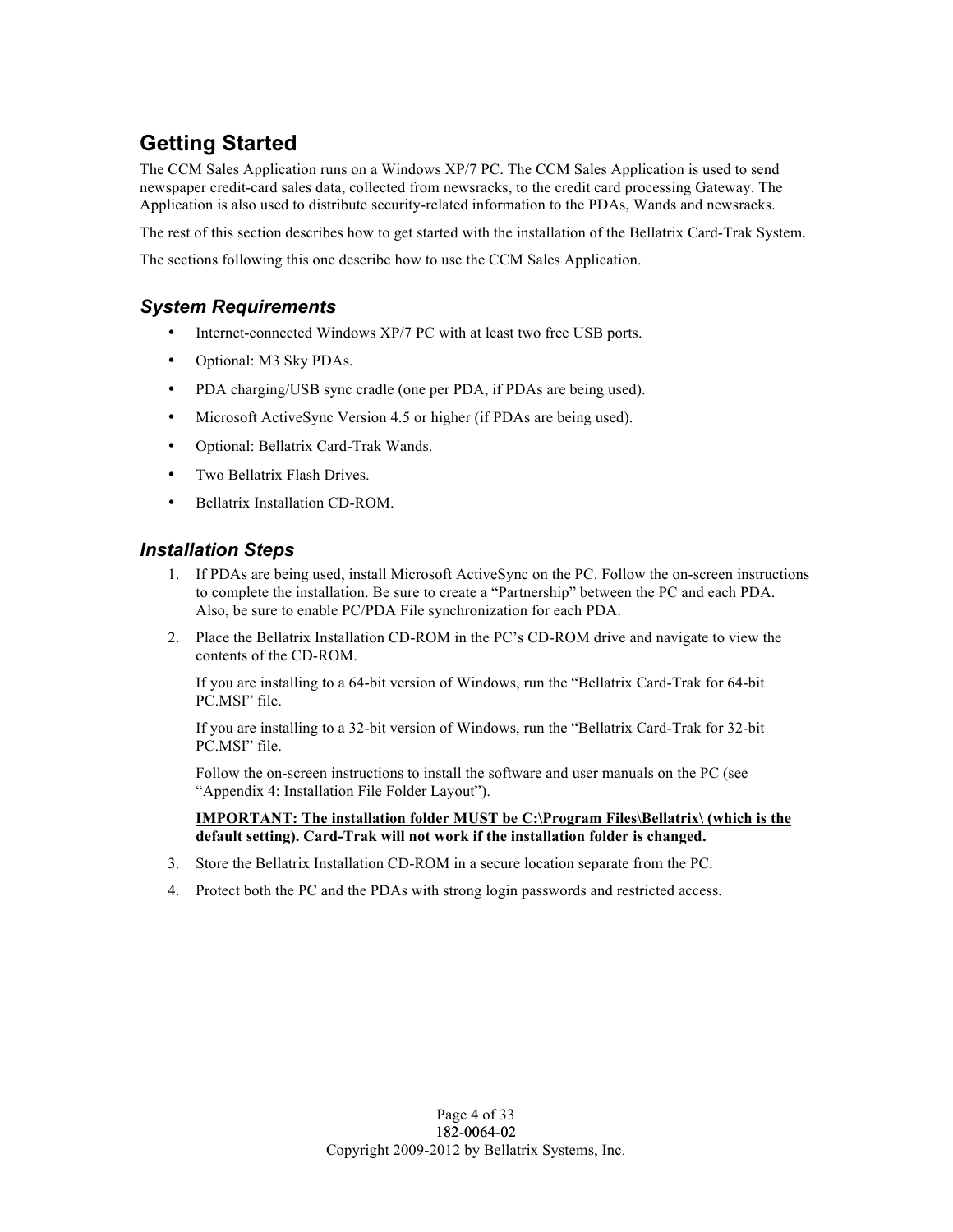#### *Setup Steps*

**Note:** See the sections below for more thorough explanations.

- 1. Complete the Installation Steps listed above.
- 2. Insert one of the Bellatrix Flash Drives into one of the PC's USB ports. This Bellatrix Flash Drive shall now be called "the first Bellatrix Flash Drive" (for later reference).
- 3. Run the CCM Sales Application.
- 4. At the Login screen enter the default User Password ("Bellatrix1"). The Main screen displays.
- 5. Click the "Edit" menu and choose the "User Password" choice. The Edit User Password screen displays. Enter a new strong User Password (the default Old Password is "Bellatrix1").
- 6. Click the "Edit" menu and choose the "System Password" choice. The Edit System Password screen displays. Enter a new strong System Password (the default Old Password is "Bellatrix1").
- 7. Click the "Edit" menu and choose the "Installation Info" choice. The Edit Installation Info screen displays. Enter the Installation info.
- 8. Click the "Edit" menu and choose the "Gateway Info" choice. The Edit Gateway Info screen displays. Enter the Gateway info.
- 9. If Card-Trak Wands are being used, click the "Edit" menu and choose the "Wand Setup" choice. The Edit Wand Setup screen displays. For each Wand, do the following:
	- a. Attach the Wand to the PC via a standard USB Cable.
	- b. Use the Wand ID Set button to assign the Wand a unique Wand ID.
	- c. Detach the Wand from the USB Cable.

Please see section below for details on using the Edit Wand Setup screen.

- 10. Exit the CCM Sales Application.
- 11. Insert the second Bellatrix Flash Drive into a USB port and copy the entire contents of the first Bellatrix Flash Drive to the second Bellatrix Flash Drive. **IMPORTANT:** Be sure to copy FROM the first Bellatrix Flash Drive (see step 2, above) TO the second Bellatrix Flash Drive (copying the other direction will render the system unusable).
- 12. Remove both Bellatrix Flash Drives from the USB ports and store them in a secure location.
- 13. If PDAs are being used, connect and sync each PDA with the PC via ActiveSync (be sure PC/PDA File synchronization is enabled).
- 14. If PDAs are being used, use the PDA CCM Setup Application to setup each newsrack (see the *Bellatrix Pocket PC CCM Setup Application User Manual*). **IMPORTANT:** Be sure that each newsrack receives a unique Group ID/CCM ID pair.

If Card-Trak Wands are being used, then each newsrack must be setup via the PC CCM Setup Application in conjunction with the Wand (see the *Bellatrix Card-Trak Wand and CCM Setup Application User Manual*). **IMPORTANT:** Be sure that each newsrack receives a unique Group ID/CCM ID pair.

15. You are now ready to periodically collect sales data from each newsrack via the PDA CCM Collect Application (see the *Bellatrix Pocket PC CCM Collect Application User Manual*) or the Card-Trak Wand. Note that only the PDA or Wand that was used to setup the newsrack can communicate with the newsrack.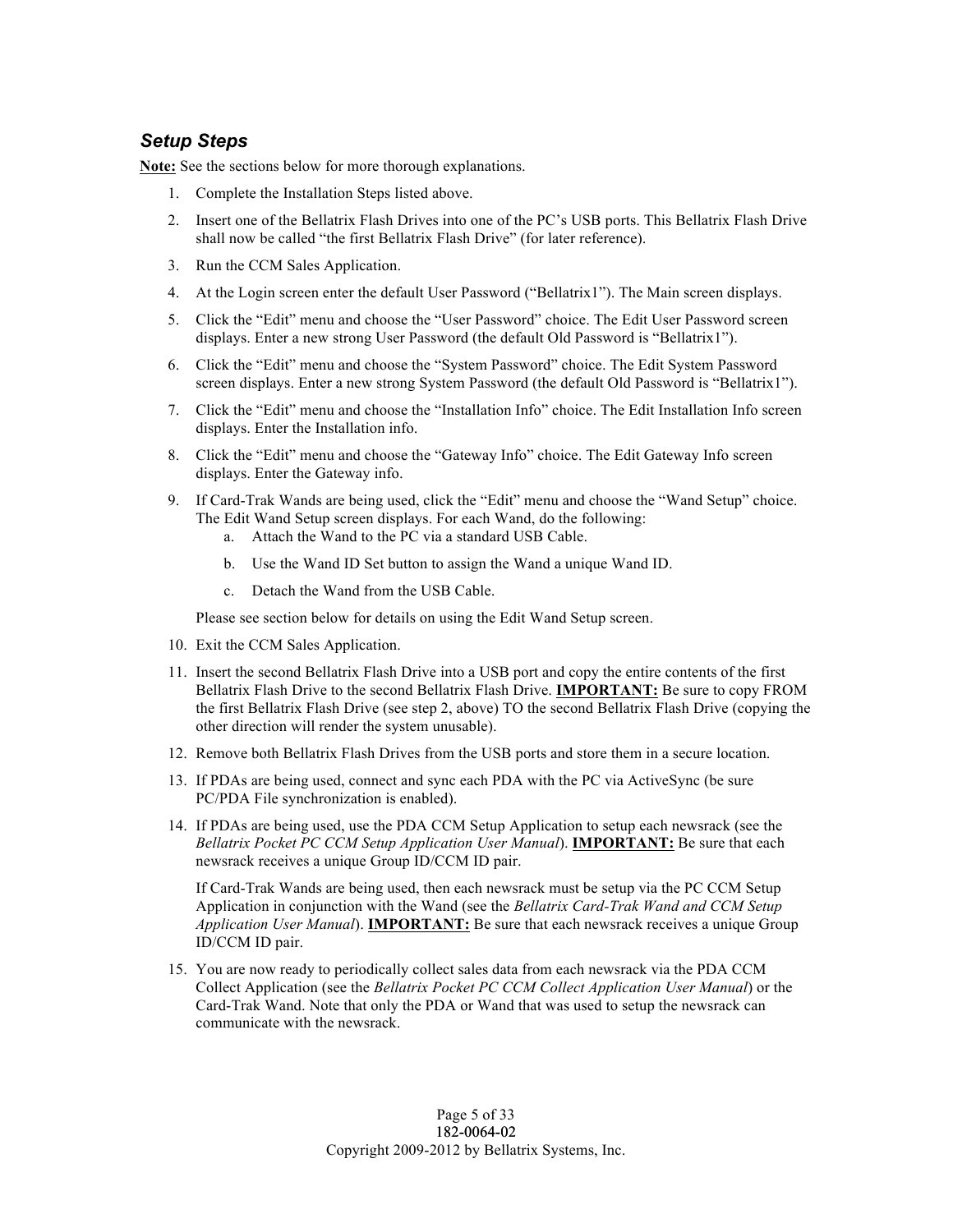# **Contacting Technical Support**

Technical support is available through Bellatrix Systems, Inc. at 1-800-451-9753 Monday through Friday from 8:00am to 5:00pm (Pacific Time).

# **Security and Backups**

Since the Card-Trak System deals with credit card sales data, you should take steps to ensure that your PDAs, Wands, computers and networks are secure. The Payment Card Industry Security Standards Council has published a document named the *Payment Card Industry (PCI) Data Security Standard*. You should review this document and follow the requirements as they apply to your company.

Also, it is important to maintain current backups of both the Windows PC and the Bellatrix Flash Drive (see section below). **If the Card-Trak System files are lost or damaged, it may be impossible to run the Application and it may be impossible to process existing sales data.** Therefore, it is important to backup the Windows PC and the Bellatrix Flash Drive whenever the Application configuration changes (i.e., after initial installation of the Application or after any change to the System Password, User Password, Installation settings or Gateway settings).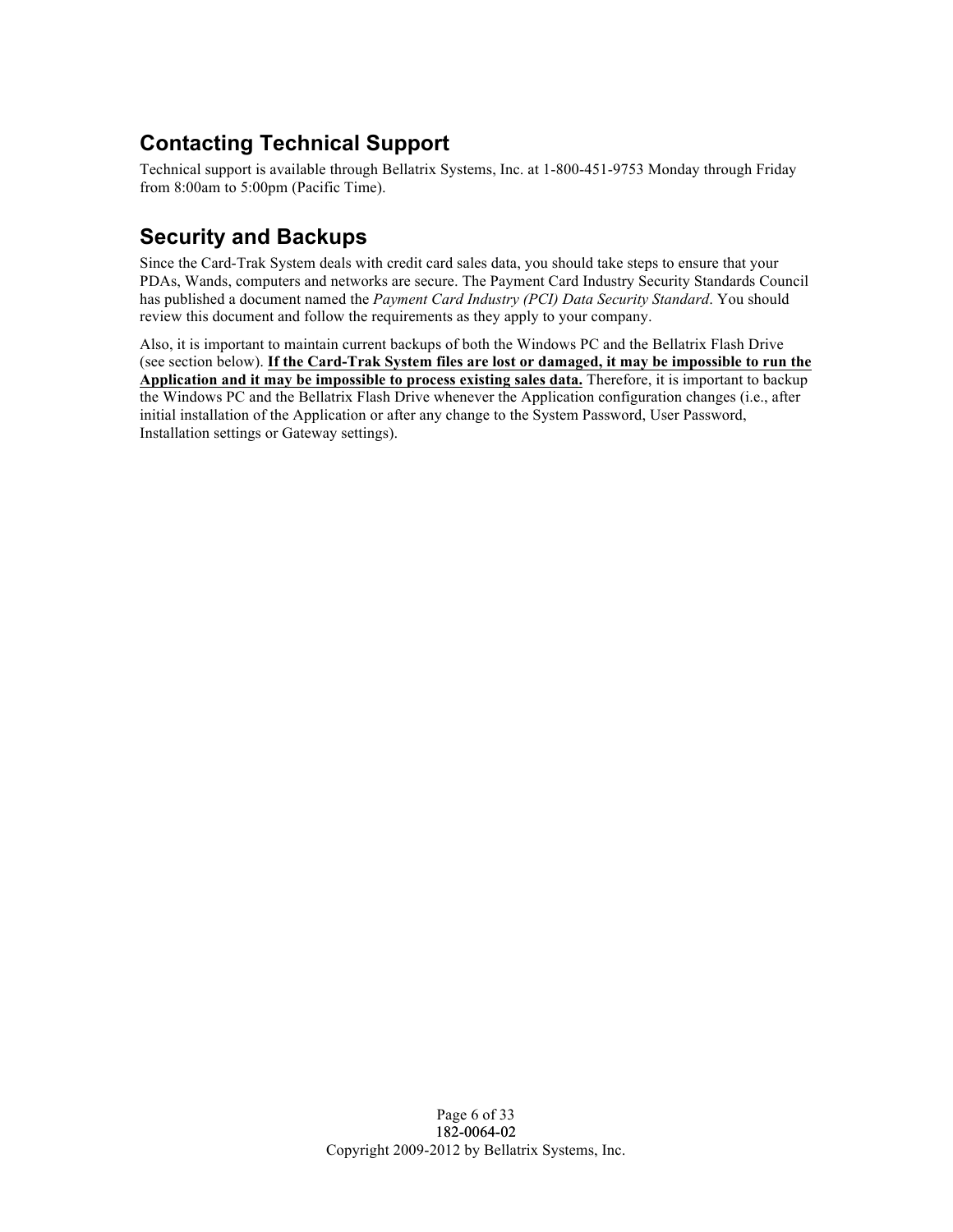# **The Bellatrix Flash Drive**

The Bellatrix Flash Drive is a specially configured USB flash drive device. It must be inserted into one of the PC's USB ports before the CCM Sales Application is run. The Application will not run if the Bellatrix Flash Drive is not present.

The system was delivered with two Bellatrix Flash Drives. The contents of each Bellatrix Flash Drive must always remain an identical copy of the other (for backup and disaster recovery). Therefore, whenever the System Password is changed, the entire contents of the currently inserted Bellatrix Flash Drive must be copied to the other (spare) Bellatrix Flash Drive. Note that only changes to the System Password affect the Bellatrix Flash Drive.

**IMPORTANT:** After changing the System Password, be sure to copy the entire contents FROM the currently inserted Bellatrix Flash Drive TO the other (spare) Bellatrix Flash Drive (copying the other direction will render the system unusable).

When not in use, the Bellatrix Flash Drives should be stored in a secure location separate from the PC.

# **The Login Screen**

The Login screen (see below) displays first when the Application runs. It prompts you for the User Password. After installation, the default User Password is "Bellatrix1".

| <b>CCM Sales Login</b> |        |
|------------------------|--------|
| Enter User Password:   |        |
|                        |        |
| 0K                     | Cancel |

# *The OK Button*

The OK button checks for the validity of the User Password you have entered. If the password is valid, the Application checks for the Bellatrix Flash Drive (see section above); if the Bellatrix Flash Drive is found, the Main screen displays. If the password is not valid the Application delays for five seconds and then closes.

# *The Cancel Button*

The Cancel button closes both the Login screen and the Application.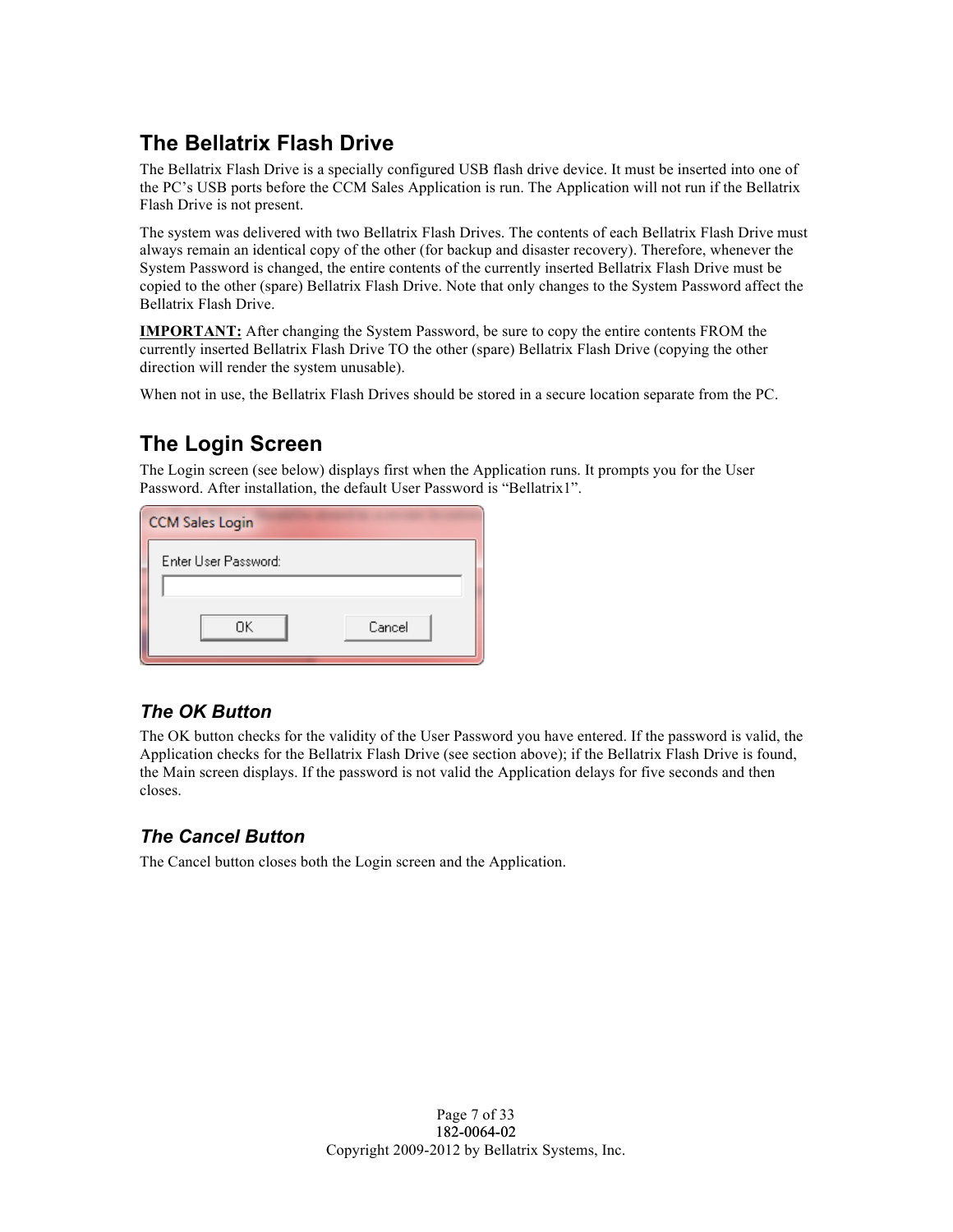# **The Main Screen**

The Main screen (see below) displays after a successful login. This screen allows you to send newspaper credit-card sales data, collected from newsracks, to the credit card processing Gateway. It also allows you to synchronize Card-Trak Wands and edit setup information.

The rest of this section explains the usage of the Main screen.

|                                                                                                                                                                                                            | CCM Sales 859-0073-03 | - | $\mathbf x$ |
|------------------------------------------------------------------------------------------------------------------------------------------------------------------------------------------------------------|-----------------------|---|-------------|
| File<br>Edit                                                                                                                                                                                               |                       |   |             |
|                                                                                                                                                                                                            | Synchronize Wand      |   |             |
|                                                                                                                                                                                                            | Process Sales Data    |   |             |
| Steps to take:<br>1) Dock and Sync all PDAs with File Sync enabled.<br>2) Un-dock all PDAs.<br>3) Synchronize all Wands.<br>4) Process Sales Data.<br>5) Re-Sync all PDAs.<br>6) Re-Synchronize all Wands. |                       |   |             |
|                                                                                                                                                                                                            | Exit                  |   |             |

# *The Exit Button*

The Exit button closes the Application.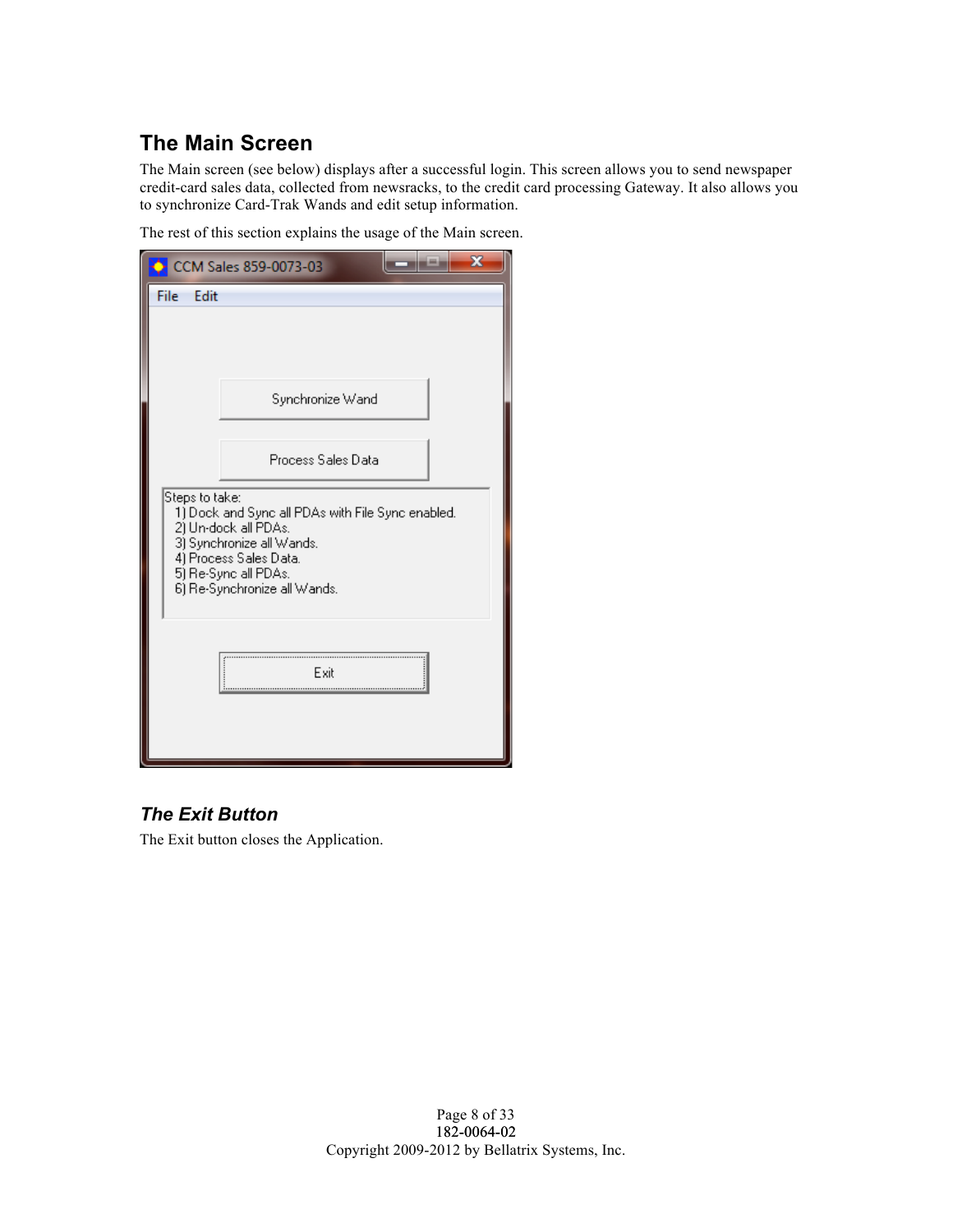#### *The Process Sales Data Button*

The Process Sales Data button does the following:

- Attempts to send any sales data to the Gateway that could not be sent on previous attempts.
- Moves all sales data files from the PDA and Wand sync folders to a PC Bellatrix folder.
- Attempts to send sales data to the Gateway.
- Updates Bad-Card data (see section below).
- Generates output files.

Status updates display in the text box below the button.

#### **Follow these steps to process sales data:**

1. Use the CCM Collect Application on the PDAs to collect sales data (see the *Bellatrix Pocket PC CCM Collect Application User Manual*).

Use the Card-Trak Wands to collect sales data (see the *Bellatrix Card-Trak Wand and CCM Setup Application User Manual*).

- 2. Dock each PDA to the PC and synchronize the PDA.
- 3. Undock all PDAs from the PC.
- 4. Run the CCM Sales Application on the PC.
- 5. Synchronize each Card-Trak Wand via the Synchronize Wand button.
- 6. Press the Process Sales Data button and follow the on-screen prompts.
- 7. Synchronize each Card-Trak Wand via the Synchronize Wand button.
- 8. Exit the CCM Sales Application.
- 9. Dock each PDA to the PC and synchronize the PDA.
- 10. Undock all PDAs from the PC.
- 11. Fully charge each PDA in preparation for the next data collection.

# **The File Menu**

The File menu on the Main screen (see below) allows you to exit the application.



#### *The Exit Choice*

The Exit choice closes the Application.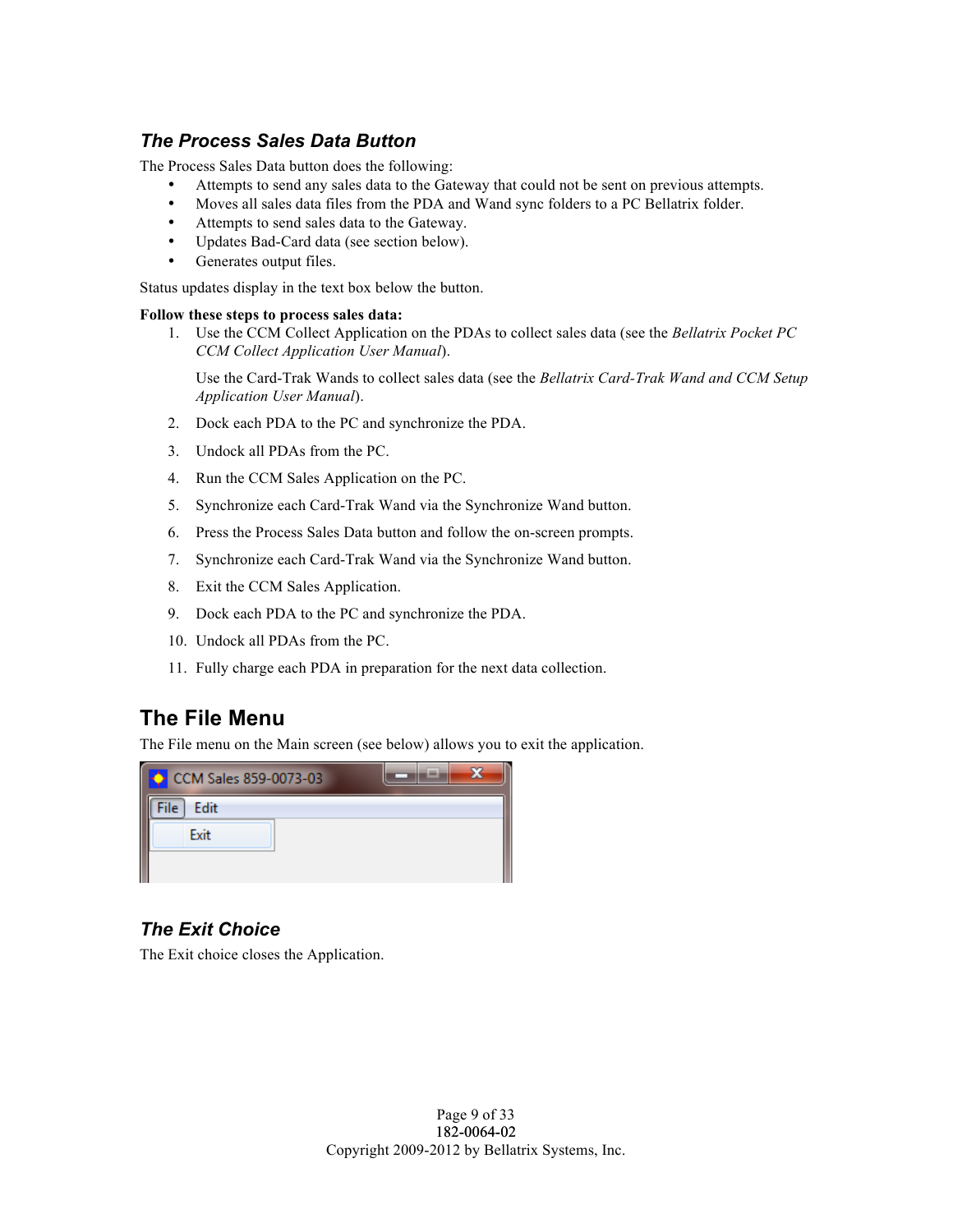# **The Edit Menu**

The Edit menu on the Main screen (see below) allows you to edit Installation information, Gateway information, Bad-Card information, User Password, System Password and Wand setup.



# *The Installation Info Choice*

The Installation Info choice displays the Edit Installation Info screen (see section below).

#### *The Gateway Info Choice*

The Gateway Info choice displays the Edit Gateway Info screen (see section below).

#### *The Bad-Card Info Choice*

The Bad-Card Info choice displays the Edit Bad-Card Info screen (see section below).

# *The Fixed Format Info Choice*

The Fixed Format Info choice displays the Edit Fixed Format Info screen (see section below).

#### *The User Password Choice*

The User Password choice displays the Edit User Password screen (see section below).

#### *The System Password Choice*

The System Password choice displays the Edit System Password screen (see section below).

#### *The Wand Setup Choice*

The Wand Setup choice displays the Edit Wand Setup screen (see section below).

Page 10 of 33 182-0064-02 Copyright 2009-2012 by Bellatrix Systems, Inc.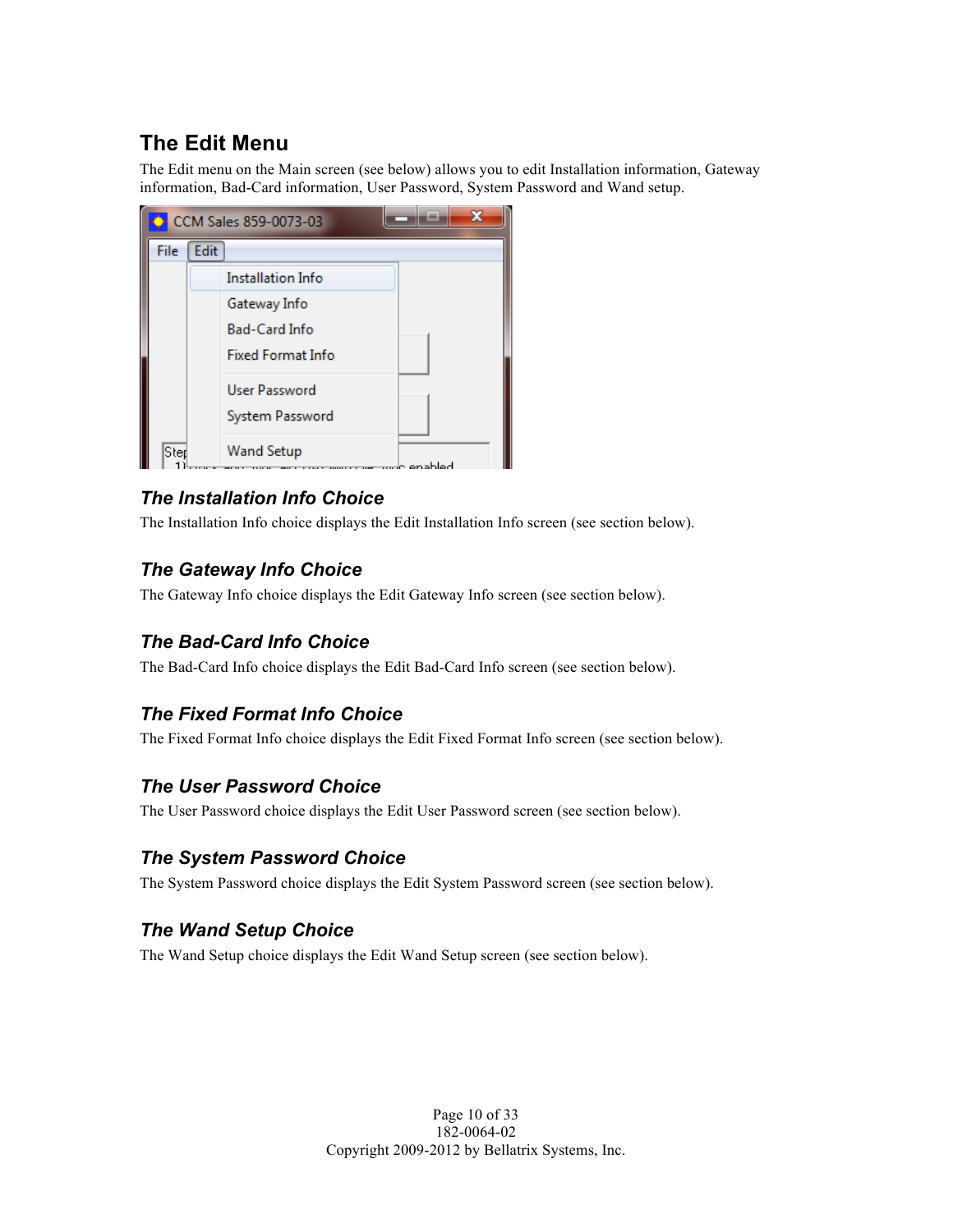# **The Edit Installation Info Screen**

The Edit Installation Info screen (see below) displays when the Installation Info choice on the Edit menu is clicked. This screen allows you to specify an Installation ID, an Output File Folder and a My Documents Folder. It also allows you to turn sale aggregation on or off.

Note that the first time you access this screen after installing the software the Installation ID and Output File Folder fields are blank.

| <b>Edit Installation Info</b>  |        |  |
|--------------------------------|--------|--|
| Installation ID:               |        |  |
|                                |        |  |
| Output File Folder:            |        |  |
|                                |        |  |
| Browse For Output File Folder  |        |  |
|                                |        |  |
| My Documents Folder:           |        |  |
| C:\Users\JDoe\Documents        |        |  |
| Browse For My Documents Folder |        |  |
|                                |        |  |
| Sale Aggregation:              |        |  |
| ⊛ On                           | O Off  |  |
|                                |        |  |
| OΚ                             | Cancel |  |
|                                |        |  |

# *The OK Button*

The OK button stores the new information, closes this screen and returns to the Main screen.

# *The Cancel Button*

The Cancel button discards the new information, closes this screen and returns to the Main screen.

# *The Installation ID Field*

The Installation ID field will be inserted at the beginning of all output filenames that are created by the Application. This field should be unique across all PC installations (so the output filenames from this installation can be uniquely identified across the entire company). If this field is left blank, nothing is inserted in the output filenames.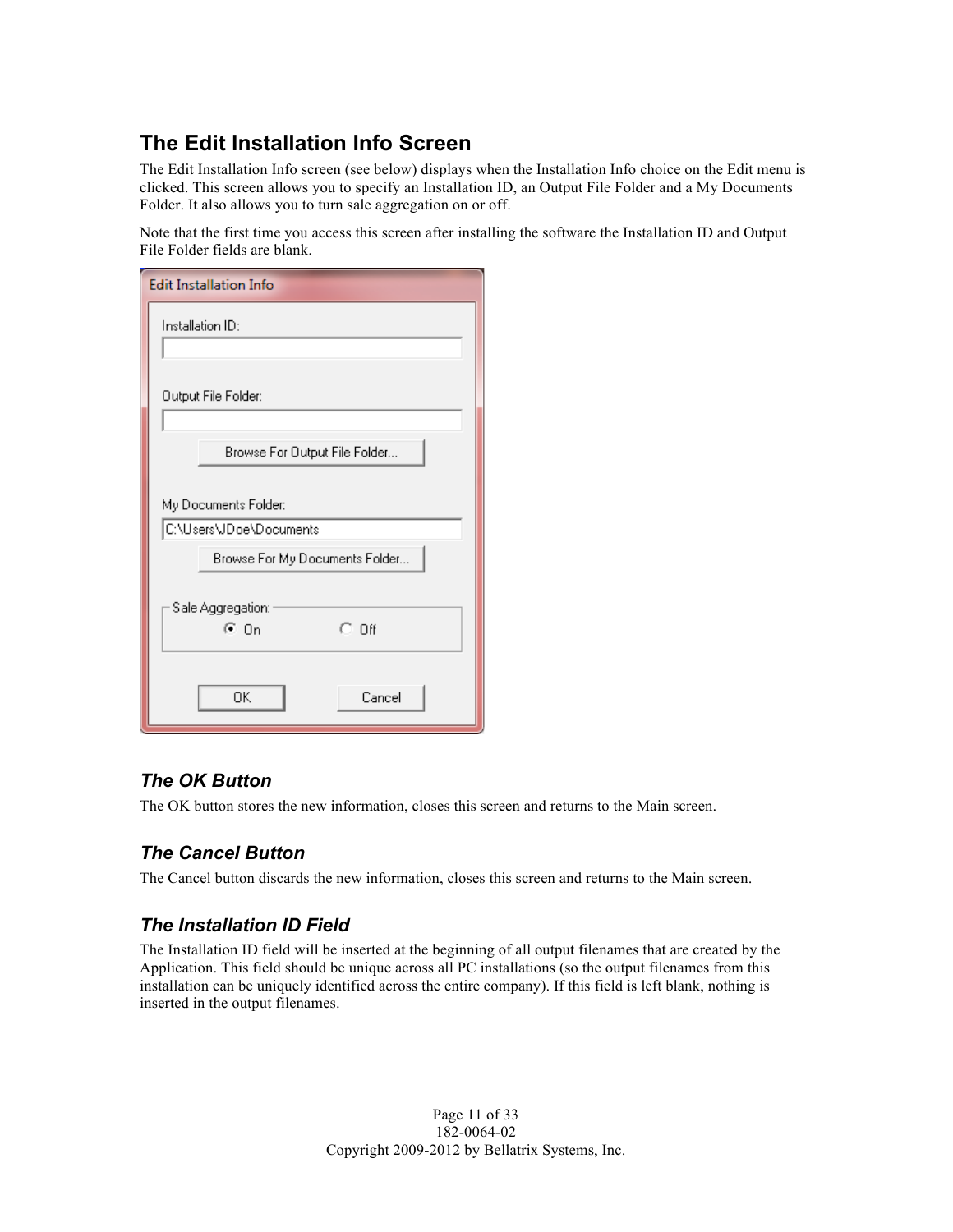## *The Output File Folder Field*

The Output File Folder field names a location anywhere on your network that you wish to have the output files copied to (note that the output files will also be placed in the C:\Program Files\Bellatrix\Output folder). If this field is left blank, the output files will not be copied to the network.

## *The Browse For Output File Folder… Button*

The Browse For Output File Folder… button displays a dialog box that allows you to navigate to and select a network file folder. Your selection displays in the Output File Folder field.

#### *The My Documents Folder Field*

The My Documents Folder field names the location of your "My Documents" folder. The folder may be anywhere on your network. The field's default value is the traditional location of the My Documents folder (C:\Documents and Settings\user\My Documents).

## *The Browse For My Documents Folder… Button*

The Browse For My Documents Folder… button displays a dialog box that allows you to navigate to and select your "My Documents" folder. Your selection displays in the My Documents Folder field.

# *The Sale Aggregation Group*

The Sale Aggregation group allows you to turn sale aggregation on or off. When sale aggregation is on, all sales to the same credit card are added together into one sale. For example, suppose a given credit card was used to purchase 10 newspapers at \$0.75 each. With sale aggregation on, a single sale of \$7.50 would be issued. With sale aggregation off, 10 separate sales of \$0.75 would be issued.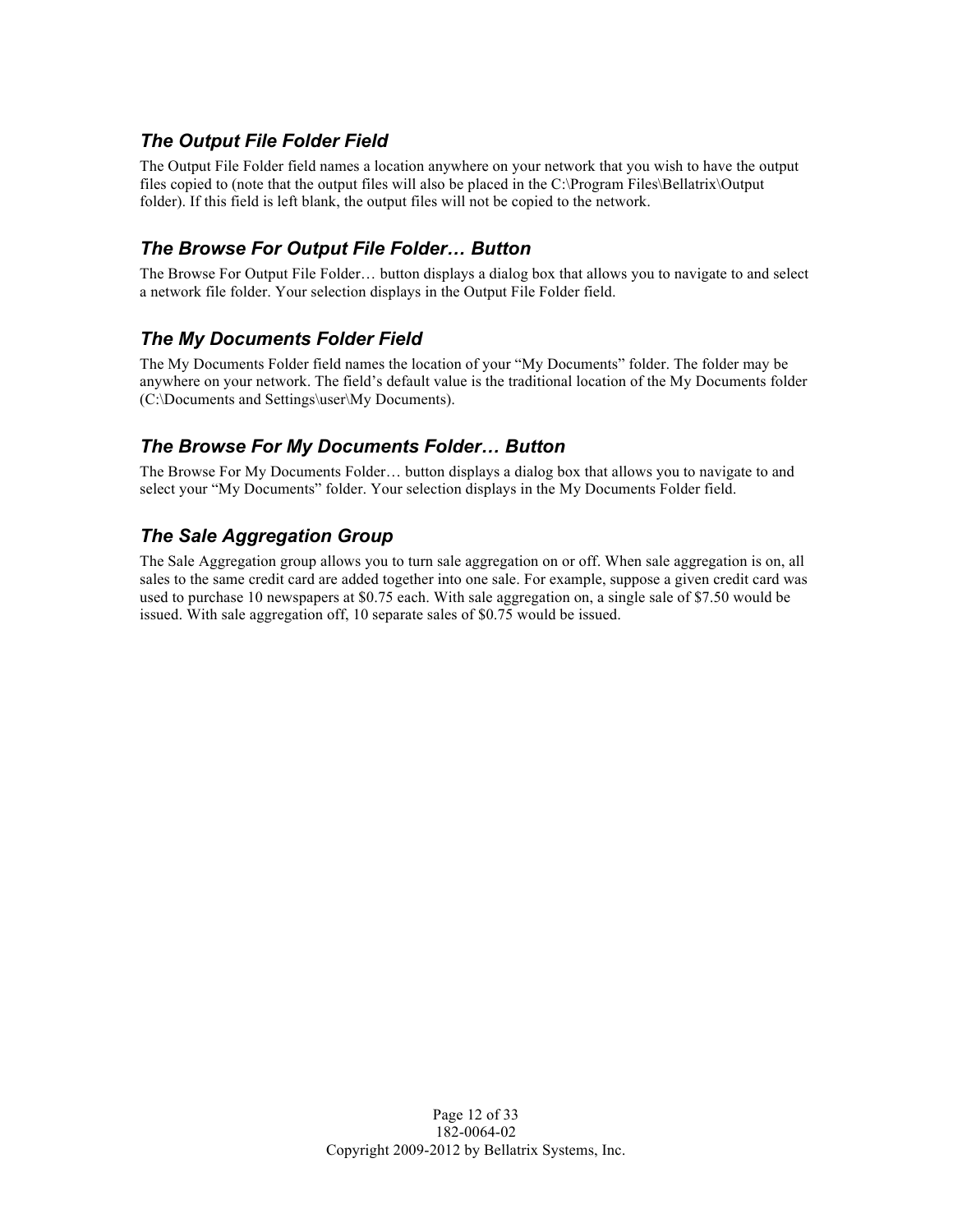# **The Edit Gateway Info Screen**

The Edit Gateway Info screen (see below) displays when the Gateway Info choice on the Edit menu is clicked. This screen allows you to keep the CCM Sales Application in step with your current Gateway account information. Since the Application must send sales data to the Gateway server, it must know about the Gateway account. Each time your Gateway account information changes you must make the corresponding changes on this screen.

| Edit Gateway Info |  |
|-------------------|--|
| API Username:     |  |
| API Password:     |  |
| API Signature:    |  |
| 0K<br>Cancel      |  |

## *The OK Button*

The OK button stores the new information, closes this screen and returns to the Main screen.

#### *The Cancel Button*

The Cancel button discards the new information, closes this screen and returns to the Main screen.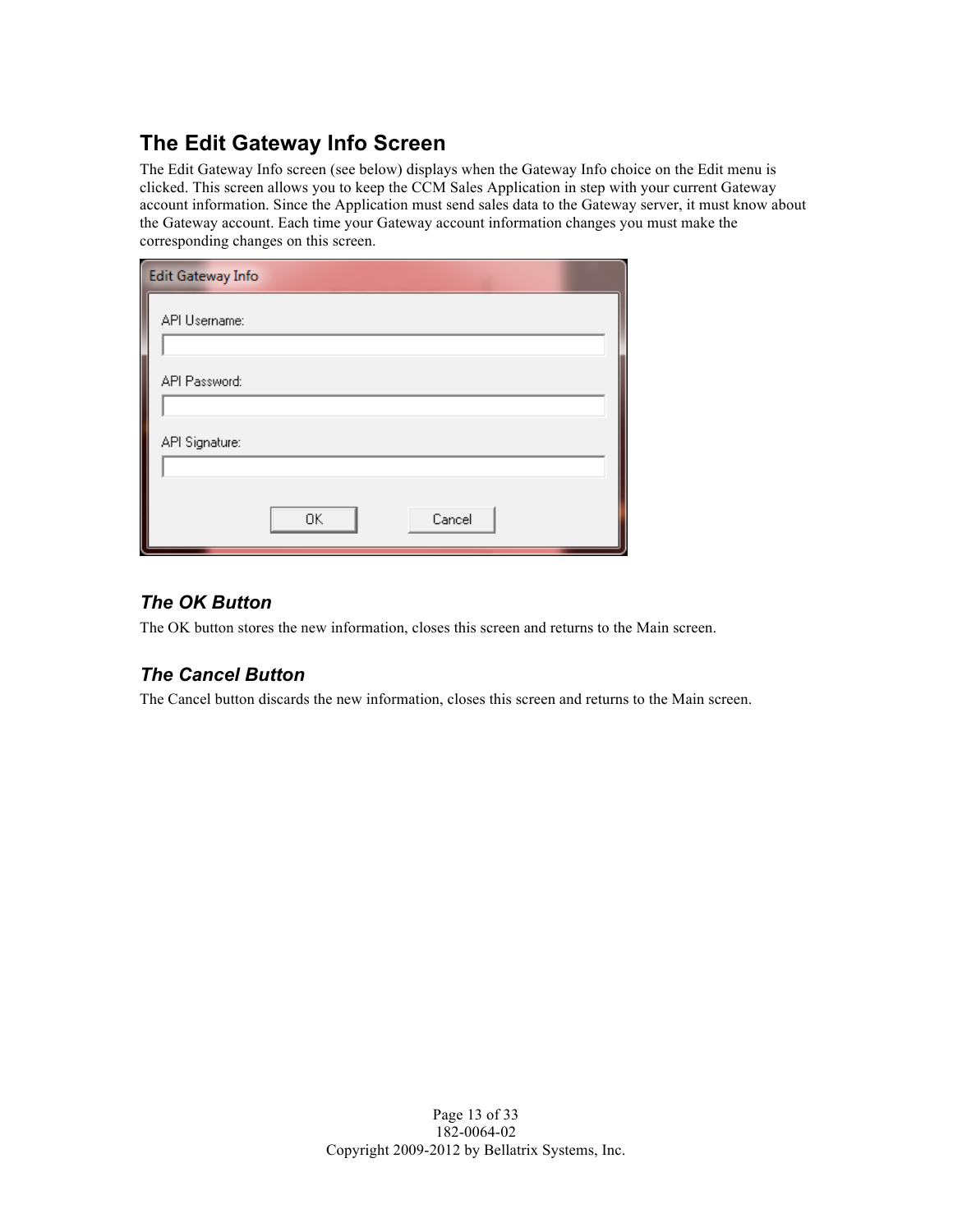# **The Edit Bad-Card Info Screen**

The Edit Bad-Card Info screen (see below) displays when the Bad-Card Info choice on the Edit menu is clicked. This screen allows you to turn Bad-Card detection on or off and allows you to adjust the Bad-Card trigger level.

Bad-Card detection is meant to stop repeated purchases with a credit card that is consistently rejected by the credit card processing Gateway.

| <b>Edit Bad-Card Info</b>                                |  |
|----------------------------------------------------------|--|
| <b>Bad-Card Detection:</b><br>$\circ$ off<br>⊕ On        |  |
| Number of failed sales to trigger Bad Card (1-99):<br>13 |  |
| Cancel<br>0K                                             |  |

# *The OK Button*

The OK button stores the new information, closes this screen and returns to the Main screen.

# *The Cancel Button*

The Cancel button discards the new information, closes this screen and returns to the Main screen.

# *The Bad-Card Detection Group*

The Bad-Card Detection group allows you to turn Bad-Card detection on or off. The default setting is on.

When Bad-Card detection is on, each credit card that is rejected by the credit card processing Gateway will be added to the Bad-Card List. However, this may only happen if the card has been used a number of times that is equal to or greater than the Bad-Card Trigger (see below). Moreover, the number of times the card has been used is calculated over the current data collection period only (i.e., the number of times the card has been used does not include multiple data collection periods).

When Bad-Card detection is off, rejected credit cards are not marked as bad cards. **Note:** When Bad-Card detection is turned from on to off, the current Bad-Card List is deleted.

The Bad-Card List is automatically distributed to each PDA via ActiveSync the next time the PDA is docked. Each CCM receives the Bad-Card List automatically the next time the PDA CCM Collect program is used to collect sales data from that CCM.

The Bad-Card List can hold up to 50 bad cards (which are stored in a first-in-first-out fashion).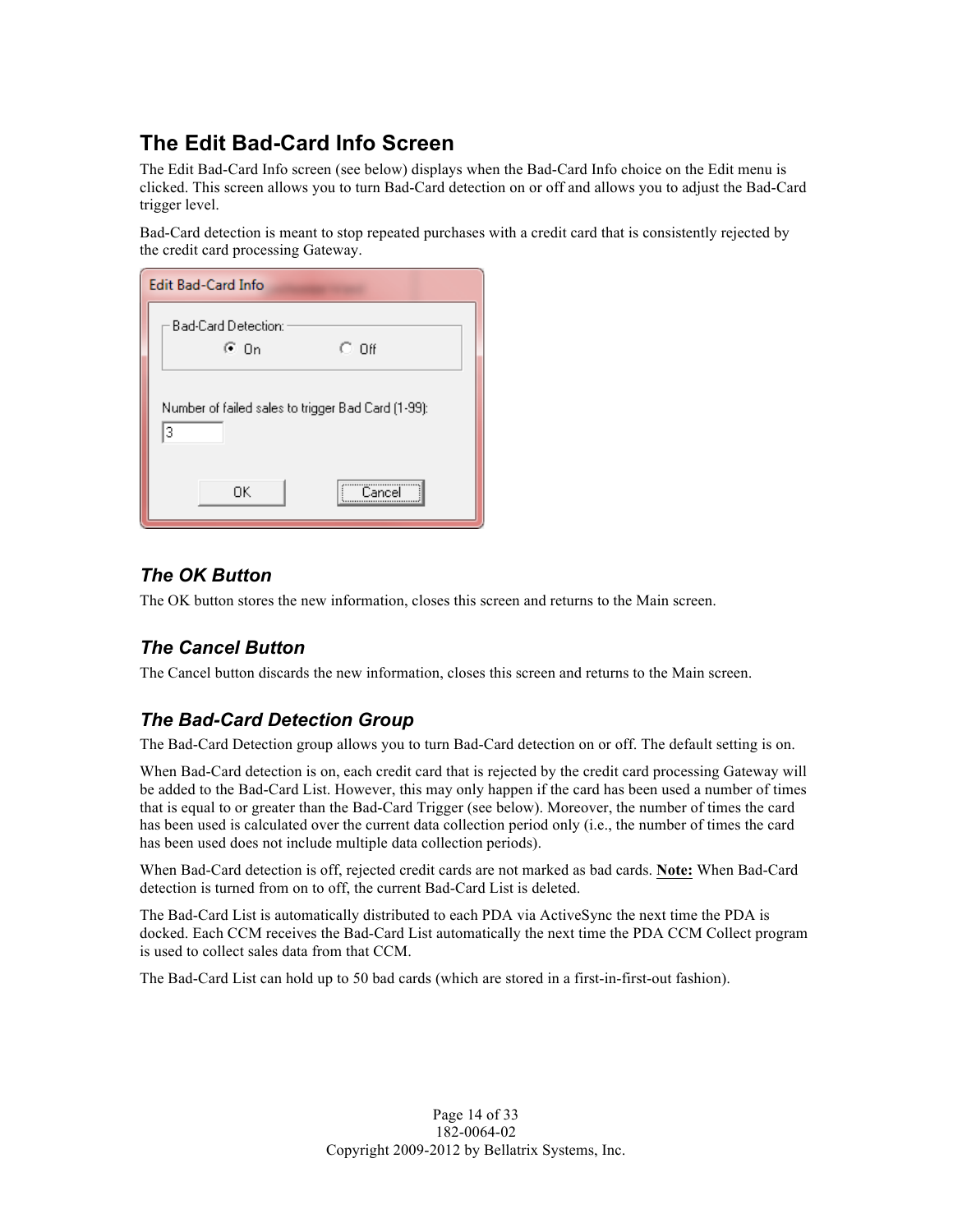## *The Bad-Card Trigger Field*

The Bad-Card Trigger field (labeled "Number of failed sales to trigger Bad Card") allows you to set the "trigger point" at which a rejected card will be placed in the Bad-Card List (1 to 99, inclusive). The default setting is 3.

If a card has been used a number of times that is equal to or greater than the Bad-Card Trigger and if the card is rejected by the credit card processing Gateway it will be added to the Bad-Card List. As stated above, the number of times the card has been used is calculated over the current data collection period only (i.e., the number of times the card has been used does not include multiple data collection periods).

Since the Bad-Card List can hold only 50 bad cards, it is important to adjust the Bad-Card Trigger field so that it includes only cards used for repeated purchases that are consistently rejected by the credit card processing Gateway. The default setting of 3 should provide the desired result, but you may want to adjust this setting.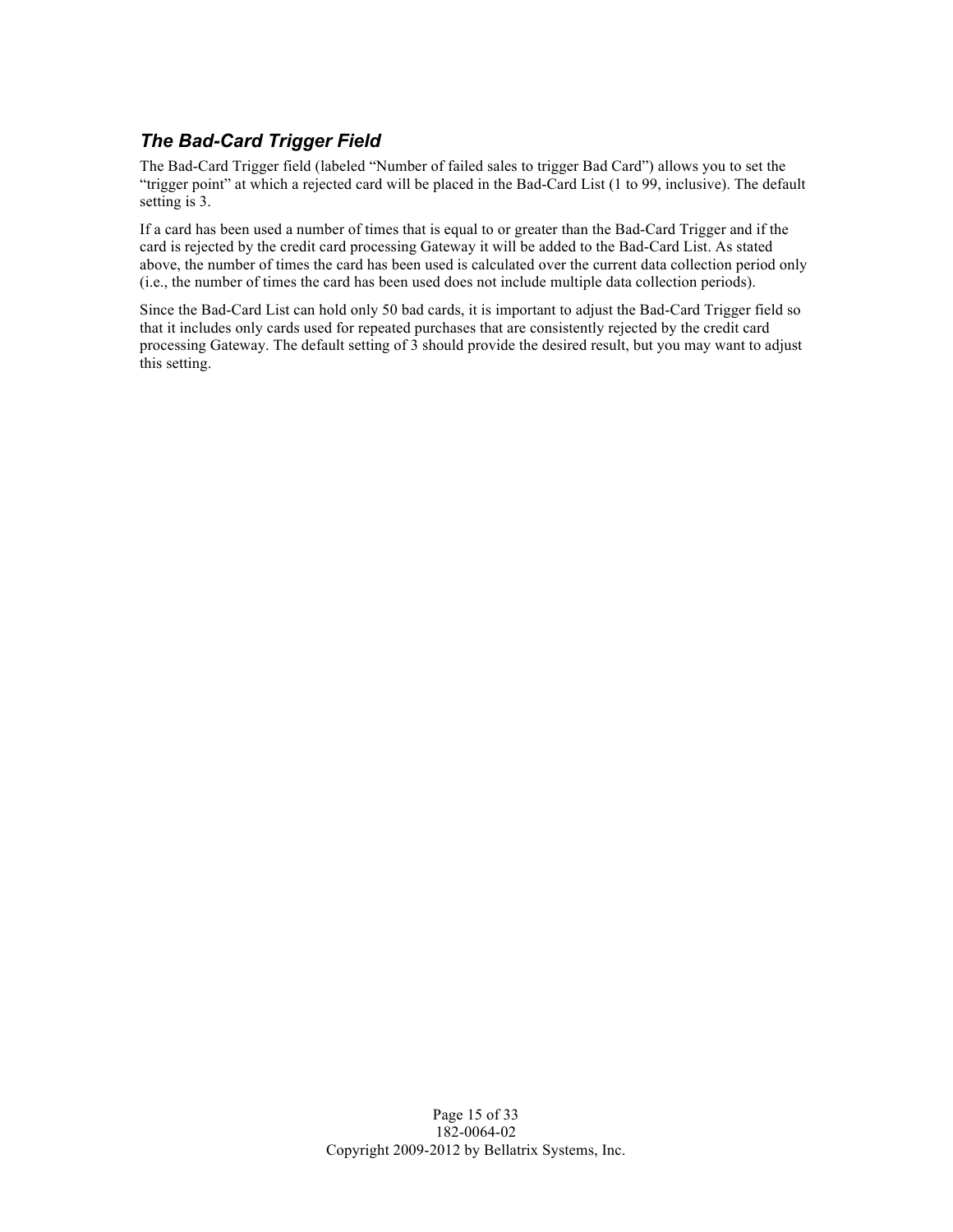# **The Edit Fixed Format Info Screen**

The Edit Fixed Format Info screen (see below) displays when the Fixed Format Info choice on the Edit menu is clicked. This screen allows you to create, edit, distribute and remove fixed-format specifications.

This section has four parts. First, the fixed-format card is described. The magnetic stripe is described second. Third, the usage of the Edit Fixed Format Info screen is given. Finally, a generic fixed-format layout is given (in case you wish to create your own fixed-format cards).

**The fixed-format card:** A fixed-format card is just like a credit card except the data on a fixed-format card is predetermined and, therefore, known before the card is swiped through the card reader. The data on a credit card is known only after the card is swiped through the card reader.

For example, a college may create and issue student cards with predetermined data. Since the data on the student cards is "fixed" ahead of time, these would be considered fixed-format cards.

**The magnetic stripe:** The magnetic stripe is the (usually) black stripe on the back of all credit cards and all fixed-format cards. The magnetic stripe contains the data. Creating a fixed-format specification requires that you understand the layout of the data on the magnetic stripe.

The magnetic stripe contains three rows—called Tracks—of data. Each Track has limitations on both the length and type of data that it may contain. These limitations are listed below.

Track 1 Data Limitations:

- Maximum number of characters: 78
- Accepted characters: 0-9, A-Z, space, #, \$, %, (, ), -, ., /, ?,  $\land$

Track 2 Data Limitations:

- Maximum number of characters: 39
- Accepted characters:  $0-9$ , :, ;, =, ?

Track 3 Data Limitations:

- Maximum number of characters: 106
- Accepted characters:  $0-9$ , :, :, =, ?

Your fixed-format specification must be for one of the three Tracks. In order to create your fixed-format specification you must know the exact layout of the data on the chosen Track on the fixed-format card.

The usage of the Edit Fixed Format Info screen is described next.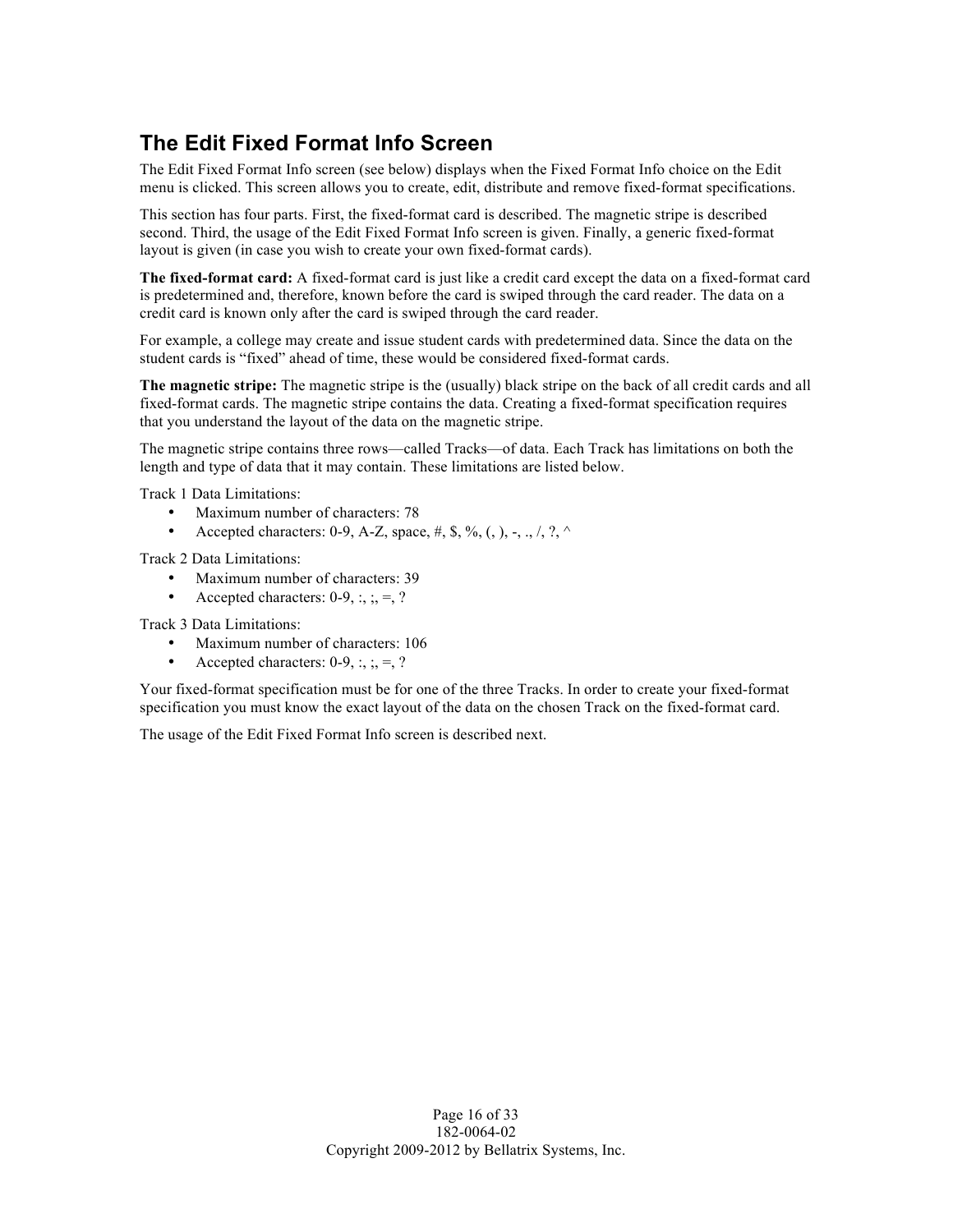| <b>Edit Fixed Format Info</b> |                                                                           |  |
|-------------------------------|---------------------------------------------------------------------------|--|
| Track Number:                 |                                                                           |  |
| <b>Fixed Format:</b>          |                                                                           |  |
|                               | Use 'dd' to indicate Expiration Day of Month.                             |  |
|                               | Use 'mm' to indicate Expiration Month.                                    |  |
|                               | Use 'yy' to indicate Epiration Year.                                      |  |
|                               | Use 'c' (repeated 1 to 26 times, contiguously) to indicate Capture Field. |  |
|                               | Use "" to indicate an ignored character.                                  |  |
|                               | Load Fixed Format                                                         |  |
|                               | Save Fixed Format                                                         |  |
|                               | Copy Displayed Fixed Format to PDAs                                       |  |
|                               | Remove Fixed Format from PDAs                                             |  |
|                               | ∪one                                                                      |  |

# *The Done Button*

The Done button closes this screen and returns to the Main screen.

# *The Track Number Field*

The Track Number field specifies the magnetic stripe Track number for the fixed-format specification. The drop-down list allows you to choose 1, 2 or 3.

# *The Fixed Format Field*

The Fixed Format field specifies the magnetic stripe data for the fixed-format specification. The data may be typed in or automatically inserted via a keyboard wedge card reader.

To use a keyboard wedge card reader, first attach the reader to your PC then be sure the cursor is in the Fixed Format field and swipe a card through the reader. The data read from the card is automatically inserted at the cursor. Note that all data from all Tracks on the card may be inserted. You will need to delete the data from all Tracks except the one Track you choose to use in the fixed-format specification.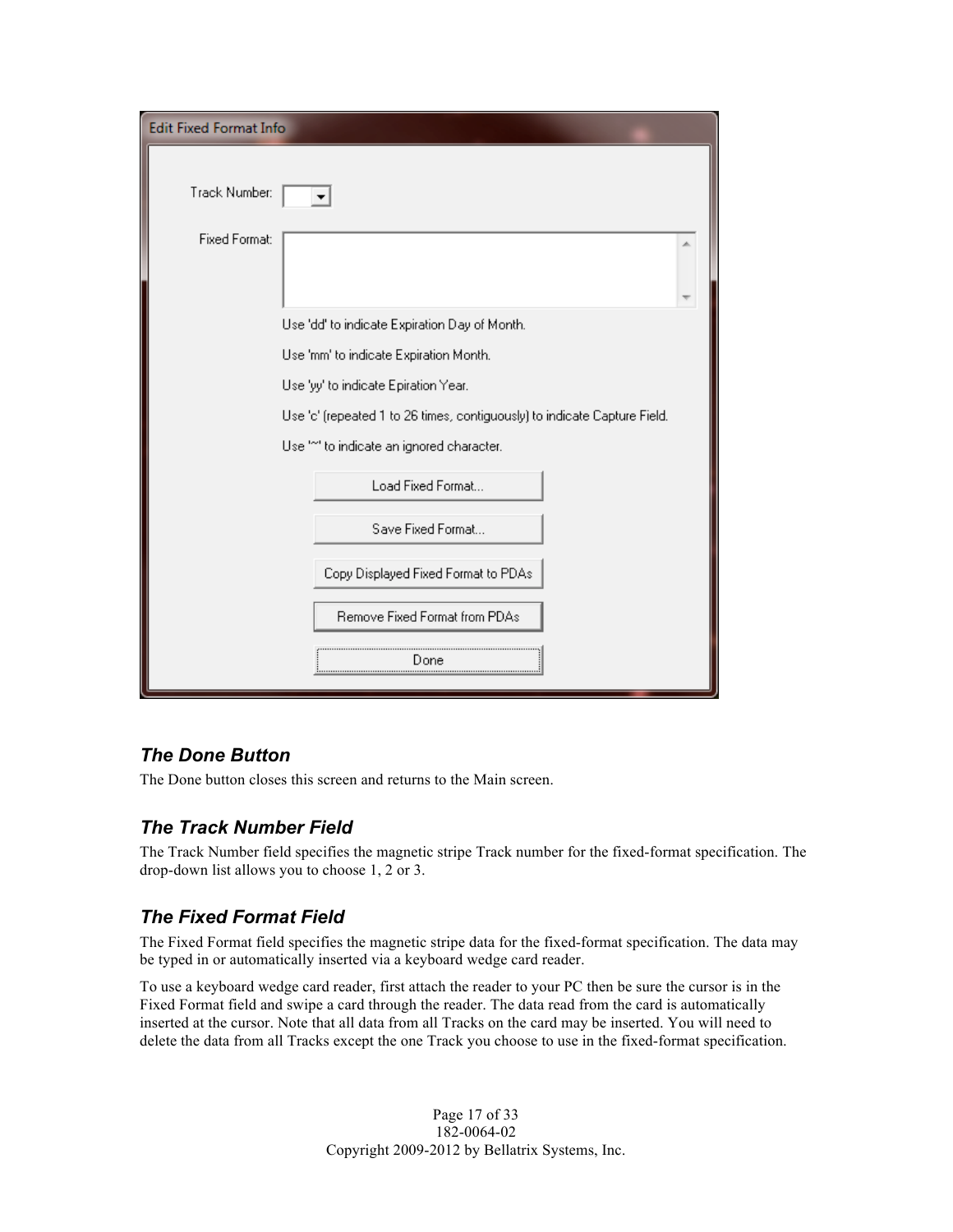The Fixed Format field may contain special placeholder indicators. These placeholders are listed on the Edit Fixed Format Info screen, just below the Fixed Format field. Except where noted below, all placeholders are optional.

**Card Expiration Day of Month Placeholder:** Insert "dd" as a placeholder for Card Expiration Day of Month. This placeholder must be accompanied by both the Card Expiration Month and Card Expiration Year placeholders.

**Card Expiration Month Placeholder:** Insert "mm" as a placeholder for Card Expiration Month. This placeholder must be accompanied by the Card Expiration Year placeholder.

**Card Expiration Year Placeholder:** Insert "yy" as a placeholder for Card Expiration Year. It is assumed that the year contains the last two digits only (e.g., 09 for the year 2009). This placeholder must be accompanied by the Card Expiration Month placeholder.

Ignored Character Placeholder: Insert the character "~" as a placeholder for an ignored character. Fixedformat cards may have variable data on them. At first glance, this appears to be a contradiction. After all, why would a fixed-format card have variable data? However, it is common practice to have some of the data be fixed and some of the data be variable so that each card may be uniquely identified.

For example, a college campus may want to issue fixed-format cards to their students, but have a unique Student ID field on each card. In this case, the Student ID field would be the "variable data" on the fixedformat card.

Since the content of variable data is not known by the card reader ahead of time, it must be effectively ignored by the card reader. Each character of the variable data may be ignored by inserting the Ignored Character Placeholder where the variable-data character is located (see the example, below).

**Capture Field Placeholder:** Insert the character "c"—repeated 1 to 26 times, contiguously—as a placeholder for the Capture Field. The Capture Field is exactly the same as a series of ignored characters (see above) except that "captured" characters will be automatically inserted in the output sales report.

The Capture Field provides a way for you to record some of the data from the fixed-format card and insert that data into the sales report (see the example, below). The captured data may be variable (see above) or fixed. Since the data will be displayed in the Name field of the sales report, it is limited to a maximum of 26 characters (the maximum length of the Name field).

**Placeholder Example:** Suppose that a fixed-format card has data only on Track 2 as follows: **";11223333311213?"**

The data layout is defined as:

- Fixed Start Sentinel ";"
- Fixed 2-digit School ID "11"
- Variable 2-digit Location ID "22"
- Variable 4-digit Student ID "3333"
- Variable 6-digit Card Expiration Date given as Day-of-Month "31", Month "12" and Year "13"
- Fixed End Sentinel "?"

Further suppose that we wish to ignore Location ID and capture Student ID. This means that the Start Sentinel, School ID and End Sentinel must be transcribed as fixed-format fields. The Location ID must be ignored. The Student ID must be captured. And the Card Expiration Date must be specified.

Given this description, the Track Number Field should be set to "2" and the Fixed Format Field should be specified using fixed characters and placeholders as follows:

#### **";11~~ccccddmmyy?"**

**IMPORTANT:** This example is for illustrative purposes only and was not meant to be a realistic fixedformat layout. See below for a generic fixed-format layout.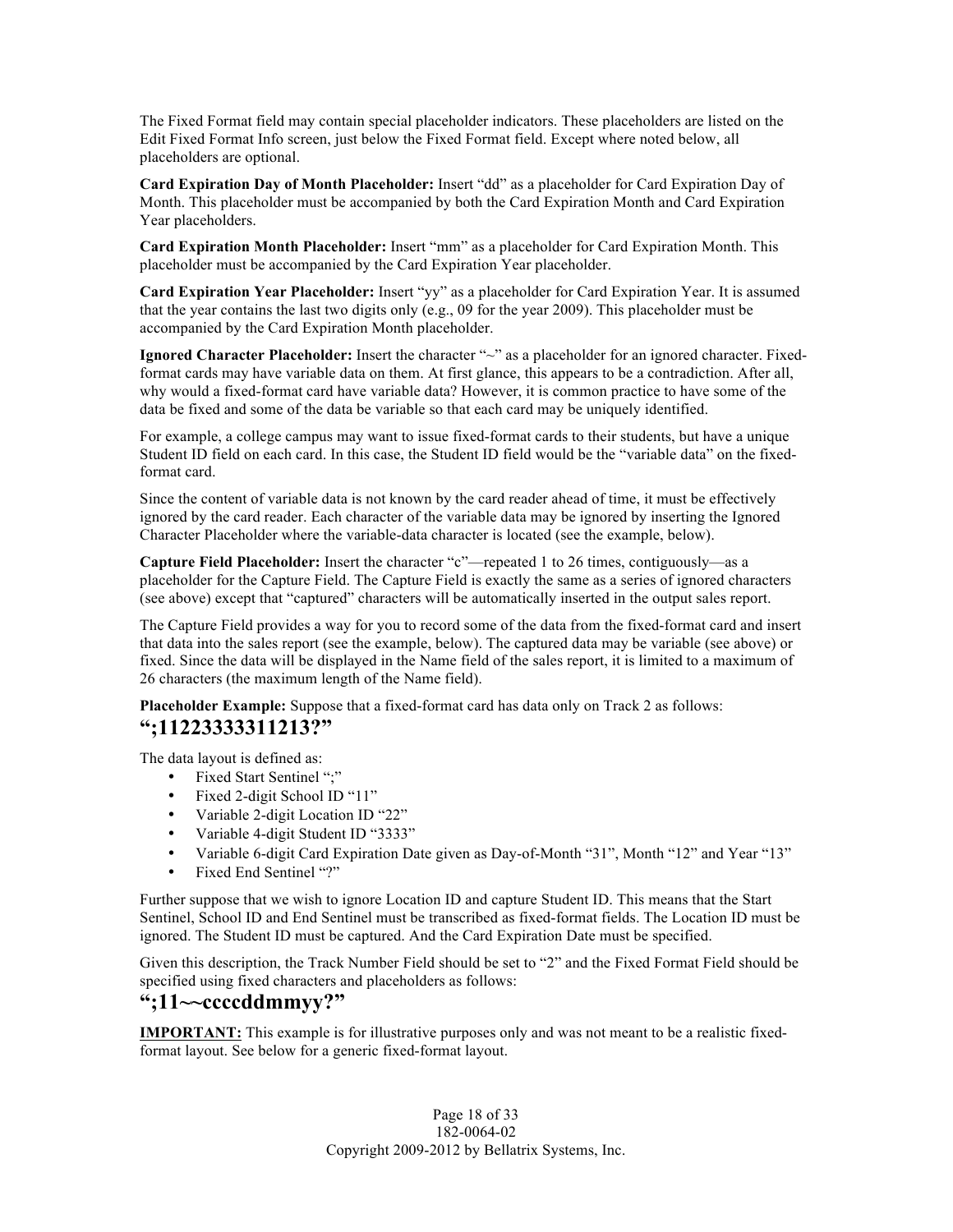## *The Load Fixed Format Button*

The Load Fixed Format button displays an Open dialog box so you may browse for a stored fixed-format file that you wish to open. Note that fixed-format files always have the filename extension CFG.

If the fixed-format file you select is valid, its contents displays in the Track Number and Fixed Format fields. Otherwise, an error message displays.

# *The Save Fixed Format Button*

The Save Fixed Format button displays a Save As dialog box so you may store the data in the Track Number and Fixed Format fields to a fixed-format file. Note that fixed-format files always have the filename extension CFG.

# *The Copy Displayed Fixed Format to PDAs Button*

The Copy Displayed Fixed Format to PDAs button takes the data in the Track Number and Fixed Format fields and copies it to each PDA sync folder for system-wide distribution. That is, the next time a PDA is sync'ed with the PC, the fixed-format data is copied to the PDA. Once on the PDA, the fixed-format data may be downloaded to any card reader via the PDA CCM Setup application.

**Note:** If Card-Trak Wands are being used, the PC CCM Setup Application and Wand are used together to transmit fixed-format data to a card reader (see the *Bellatrix Card-Trak Wand and CCM Setup Application User Manual*).

#### *The Remove Fixed Format from PDAs Button*

The Remove Fixed Format from PDAs button removes the fixed-format data from each PDA sync folder. The next time a PDA is sync'ed with the PC, the fixed-format data is removed from the PDA. The PDA CCM Setup application may be used to remove the fixed-format data from any card reader at any time.

**Note:** If Card-Trak Wands are being used, the PC CCM Setup Application and Wand are used together to remove fixed-format data from a card reader (see the *Bellatrix Card-Trak Wand and CCM Setup Application User Manual*).

The next section describes a generic fixed-format layout.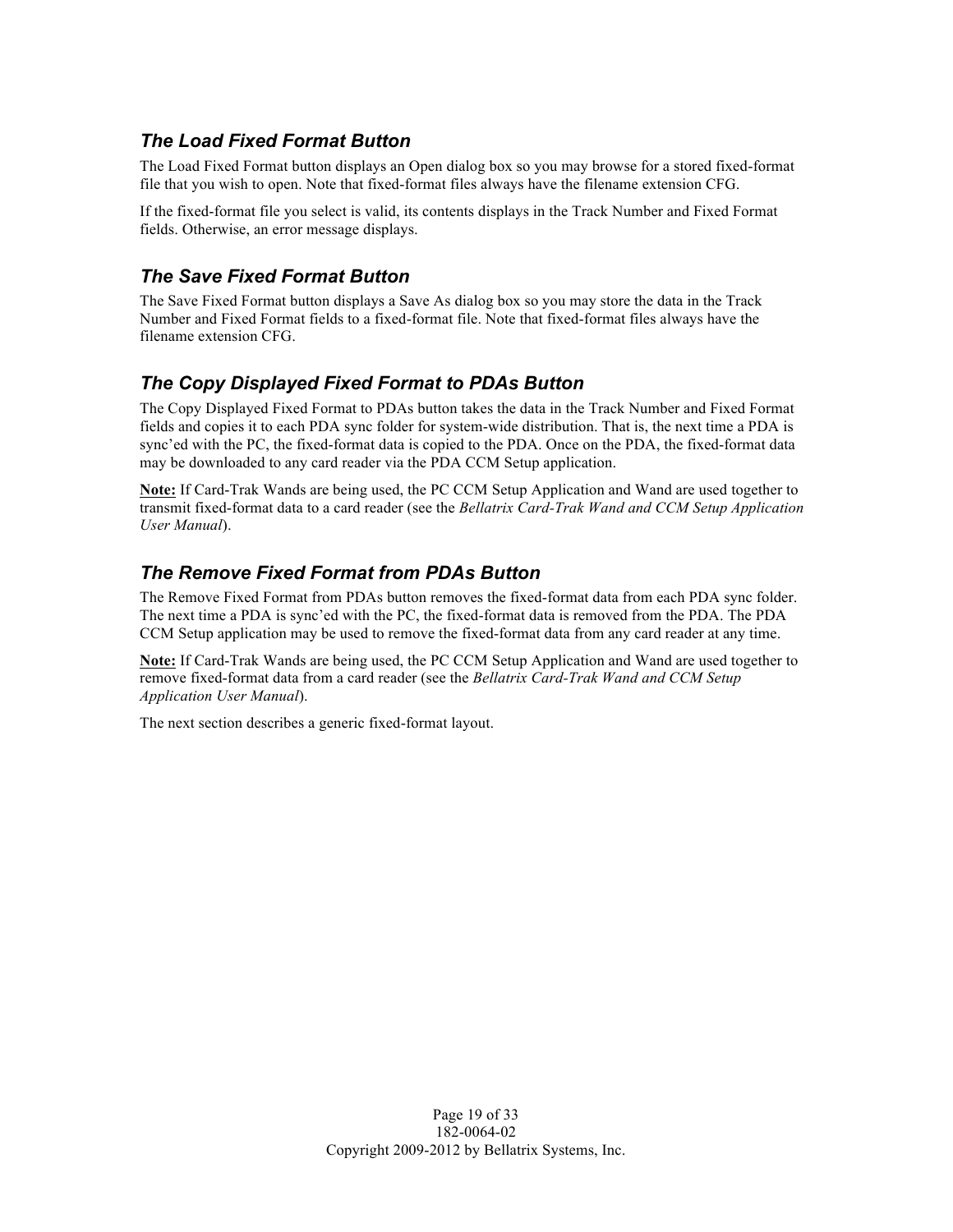**A Generic Fixed-Format Layout:** If you wish to create your own fixed-format layout for your own fixedformat cards, Bellatrix suggests the following generic layout.

All data on Track 2 as follows:

#### **";===111111=222222=333333=444444=311213?"**

The data layout is defined as:

- Fixed 4-character **Preamble** ";==="
- Fixed 6-digit **Company ID** "111111" **Important: Since this field value must be unique to your company, you must be assigned this field value by Bellatrix.**
- Fixed 1-character **Field Separator** "="
- Variable 6-character **Location ID** "222222" **Note:** You may set this to any value you wish.
- Fixed 1-character **Field Separator** "="
- Variable 6-character **Promotion ID** "333333" **Note:** You may set this to any value you wish.
- Fixed 1-character **Field Separator** "="
- Variable 6-character **Customer ID** "444444" **Note:** You may set this to any value you wish.
- Fixed 1-character **Field Separator** "="
- Variable 6-digit **Card Expiration Date** given as Day-of-Month "31", Month "12" and Year "13" **Note:** You may set this to any value you wish.
- Fixed **End Sentinel** "?"

Given this description, the Track Number Field should be set to "2" and the Fixed Format Field should be specified using fixed characters and placeholders as follows:

## **";===111111=cccccccccccccccccccc=ddmmyy?".**

**Important: Company ID** ("111111") must be replaced with the **Company ID** assigned to your company by Bellatrix. **Location ID**, **Promotion ID** and **Customer ID** are all included in a Capture Field and will, therefore, be inserted in the output sales report. All fixed-format cards must have data on Track 2 in order to activate the card reader (although the fixed-format data itself may be on any Track).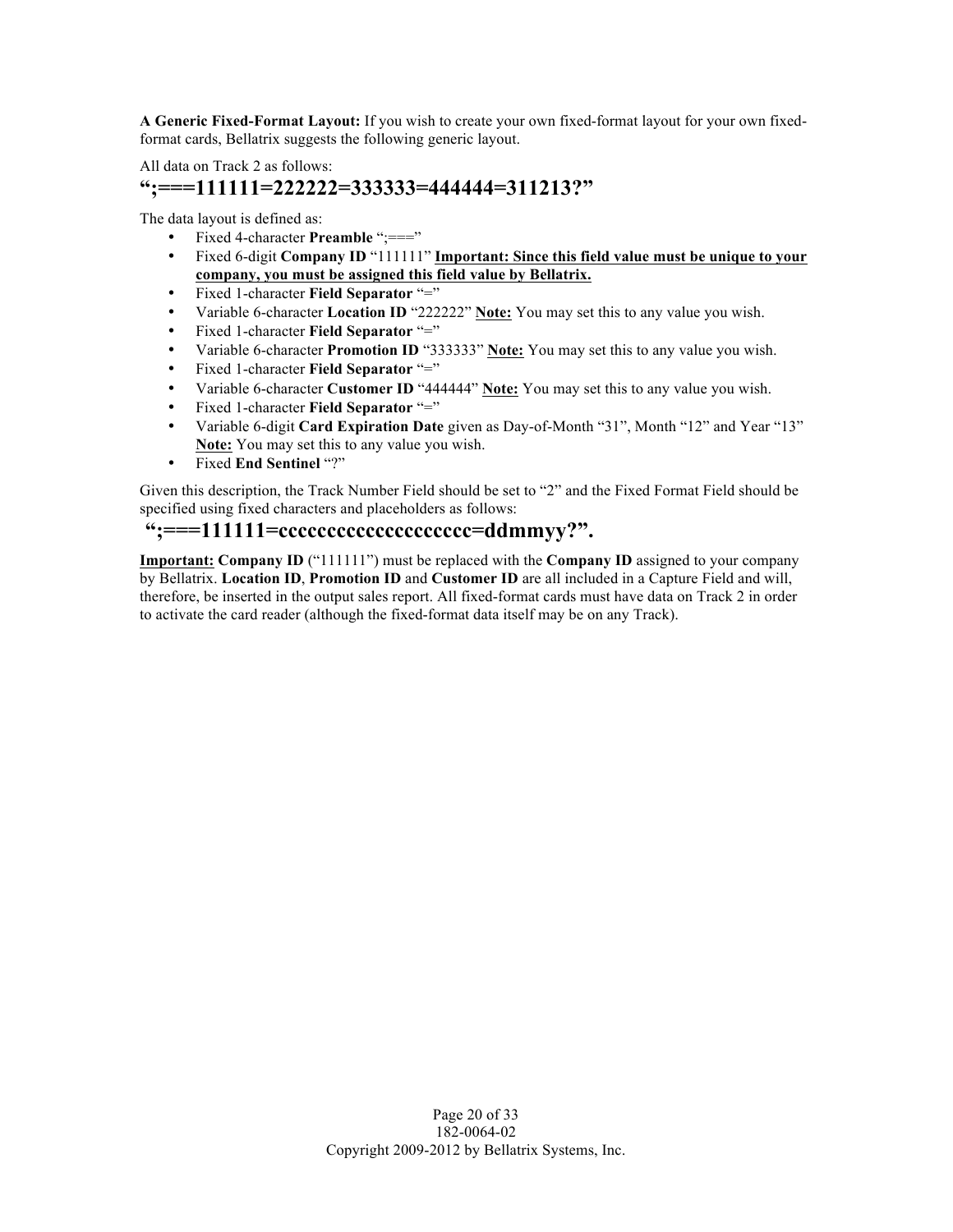# **The Edit User Password Screen**

The Edit User Password screen (see below) displays when the User Password choice on the Edit menu is clicked. This screen allows you to change the User Password. Note that the User Password also appears on the Login screen (see section above).

You should change the User Password periodically—we suggest at least once every 90 days.

| <b>Edit User Password</b> |
|---------------------------|
| Old Password:             |
| New Password:             |
| Confirm Password:         |
| OΚ<br>Cancel              |

## *The OK Button*

The OK button stores the new User Password if the Old Password is valid and the New Password matches the Confirm Password. It then closes this screen and returns to the Main screen.

#### *The Cancel Button*

The Cancel button discards the new information, closes this screen and returns to the Main screen.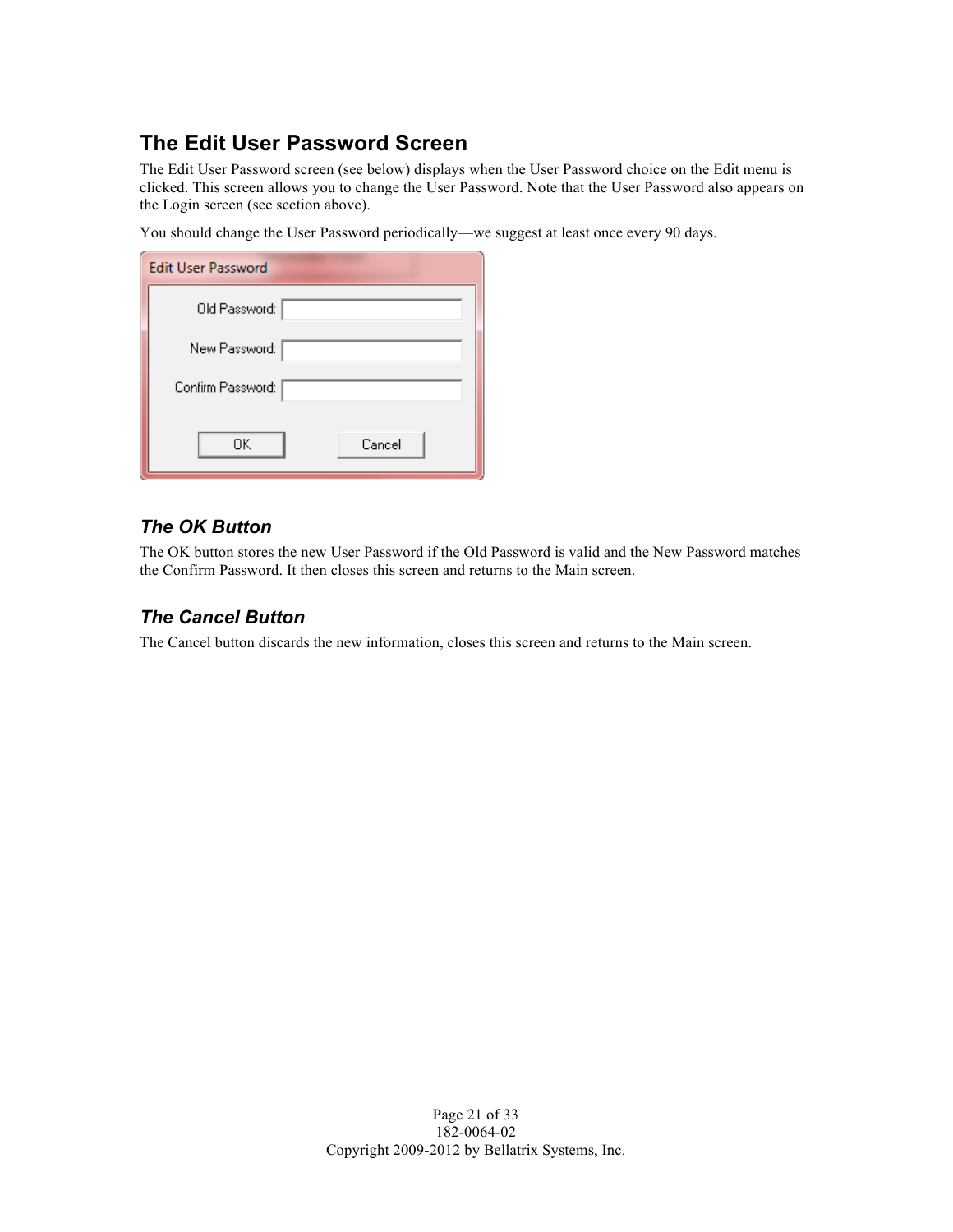# **The Edit System Password Screen**

The Edit System Password screen (see below) displays when the System Password choice on the Edit menu is clicked. This screen allows you to change the System Password.

The text box at the bottom of the screen reminds you that changing the System Password requires that every newsrack's CCM must be hard-reset and setup (see the *Bellatrix Pocket PC CCM Setup Application User Manual* for instructions on hard-resetting a CCM).

Changing the System Password should be done when the system is first setup (see section above) and very rarely thereafter—usually if there is concern that the system's security has been compromised. Changing the System Password is like changing the locks on all the doors of your house—you do it only when you really need to do it.

**IMPORTANT:** After changing the System Password, be sure to copy the entire contents FROM the currently inserted Bellatrix Flash Drive TO the other (spare) Bellatrix Flash Drive (copying the other direction will render the system unusable). See the section "The Bellatrix Flash Drive", above.

| <b>Edit System Password</b>                                                                  |  |  |
|----------------------------------------------------------------------------------------------|--|--|
| Old Password:                                                                                |  |  |
| New Password:                                                                                |  |  |
| Confirm Password:                                                                            |  |  |
| Changing the System Password requires that EVERY<br> newsrack's CCM be hard-reset and setup. |  |  |
| ΠK<br>Cancel                                                                                 |  |  |

# *The OK Button*

The OK button stores the new System Password if the Old Password is valid and the New Password matches the Confirm Password. It then closes this screen and returns to the Main screen.

#### *The Cancel Button*

The Cancel button discards the new information, closes this screen and returns to the Main screen.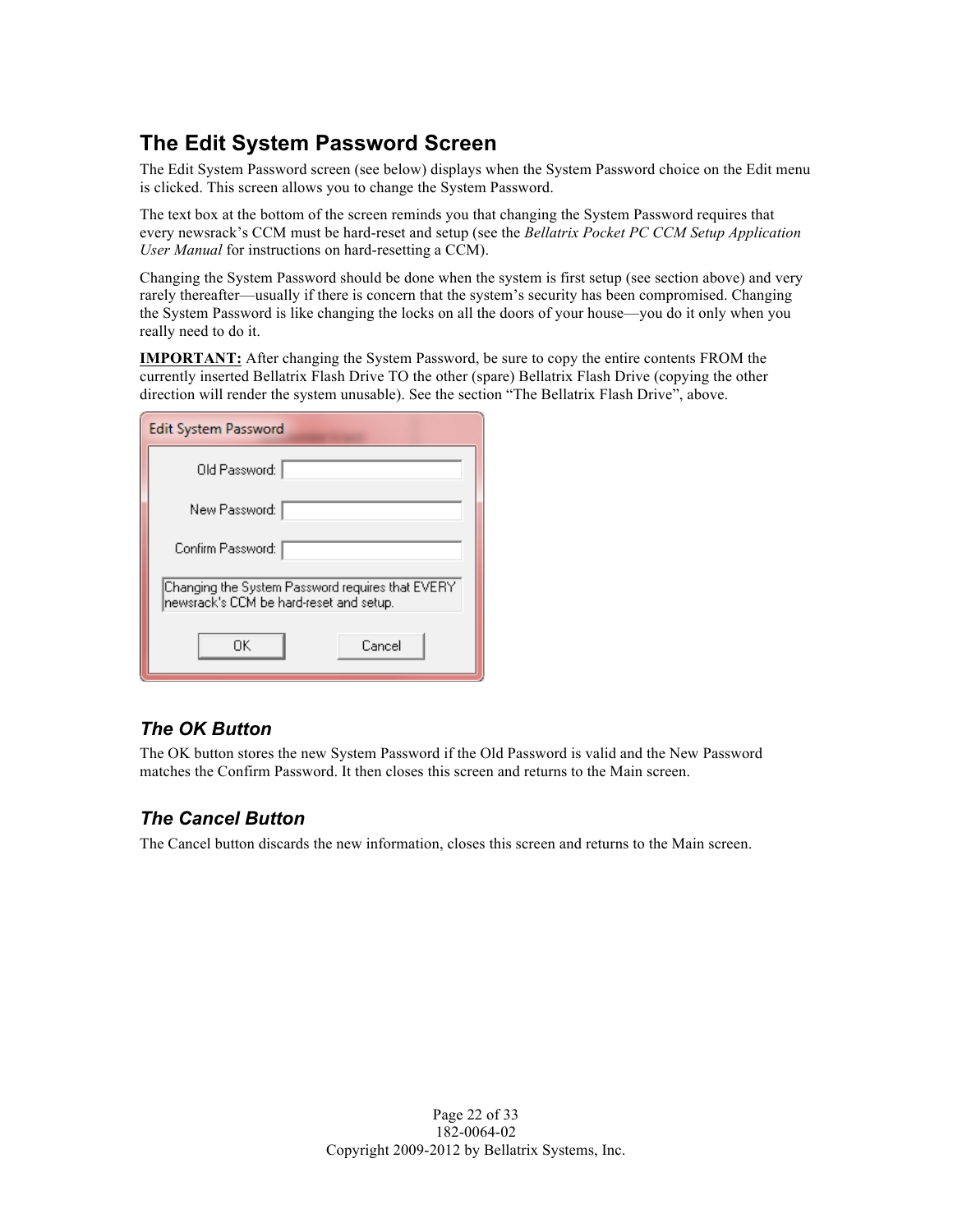# **The Edit Wand Setup Screen**

The Edit Wand Setup screen (see below) displays when the Wand Setup choice on the Edit menu is clicked. This screen allows you to setup and manage Card-Trak Wands.

**IMPORTANT:** The functions on this screen will only work when a Card-Trak Wand is connected to the PC via a standard USB Cable.

| <b>Edit Wand Setup</b>      | $\mathbf x$            |
|-----------------------------|------------------------|
| Hard-Reset Wand             | Wand Software Version: |
| Delete Sales Data           | Get                    |
| Delete Bad-Card Data        | Wand Date and Time:    |
| Manage Card Reader Pairings | Set<br>Get             |
|                             | Wand ID:<br>Set<br>Get |
|                             | Done                   |

#### *The Done Button*

The Done button closes this screen and returns to the Main screen.

# *The Wand Software Version Get Button*

The Wand Software Version Get button retrieves and displays the Wand's software version.

# *The Wand Date and Time Get Button*

The Wand Date and Time Get button retrieves and displays the Wand's current date and time.

# *The Wand Date and Time Set Button*

The Wand Date and Time Set button sets the Wand's date and time to be the same as the PC's date and time.

> Page 23 of 33 182-0064-02 Copyright 2009-2012 by Bellatrix Systems, Inc.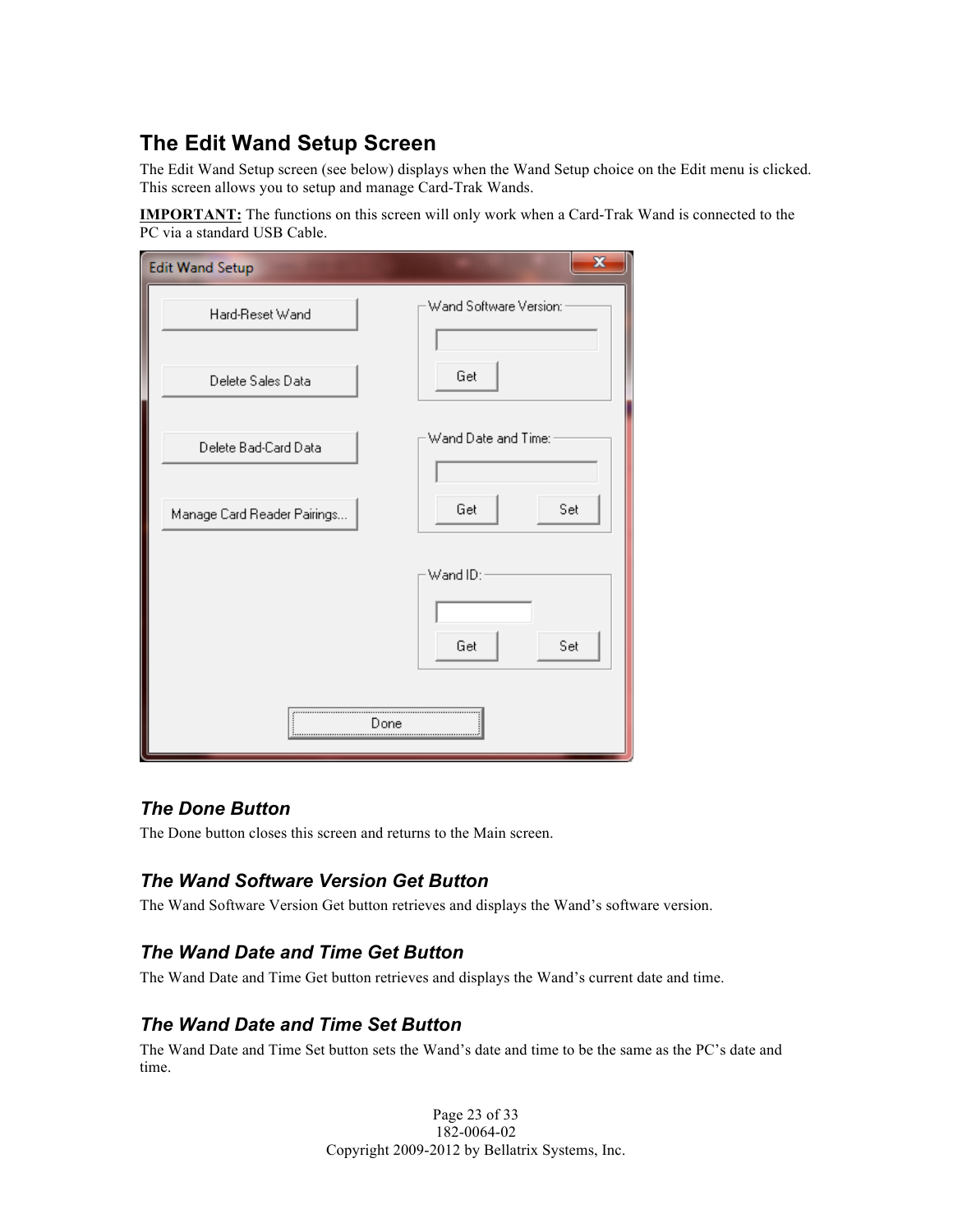## *The Wand ID Get Button*

The Wand ID Get button retrieves and displays the Wand's ID.

## *The Wand ID Set Button*

The Wand ID Set button sets the Wand's ID to the value in the Wand ID edit box.

**IMPORTANT:** Each Wand in your entire Card-Trak system must have a unique Wand ID. It may be impossible to process your sales data if duplicate or default Wand IDs are used.

#### *The Hard-Reset Wand Button*

The Hard-Reset Wand button sets the Wand back to its factory default settings. In the process, all sales data is deleted from that Wand, all bad-card data is deleted from that Wand, all Card Reader pairings for that Wand are lost and the Wand ID is set to zero.

It takes about 30 seconds for the hard-reset process to complete. During that time, the Wand's Red LED turns on. When the process is complete, the Wand's Red LED turns off and a message displays on the PC.

## *The Delete Sales Data Button*

The Delete Sales Data button deletes all sales data from that Wand.

It takes about 30 seconds for the process to complete. When the process is complete, a message displays on the PC.

#### *The Delete Bad-Card Data Button*

The Delete Bad-Card Data button deletes all bad-card data from that Wand.

It takes several seconds for the process to complete. When the process is complete, a message displays on the PC.

# *The Manage Card Reader Pairings Button*

The Manage Card Reader Pairings button displays the Manage Card Reader Pairings screen (see section below).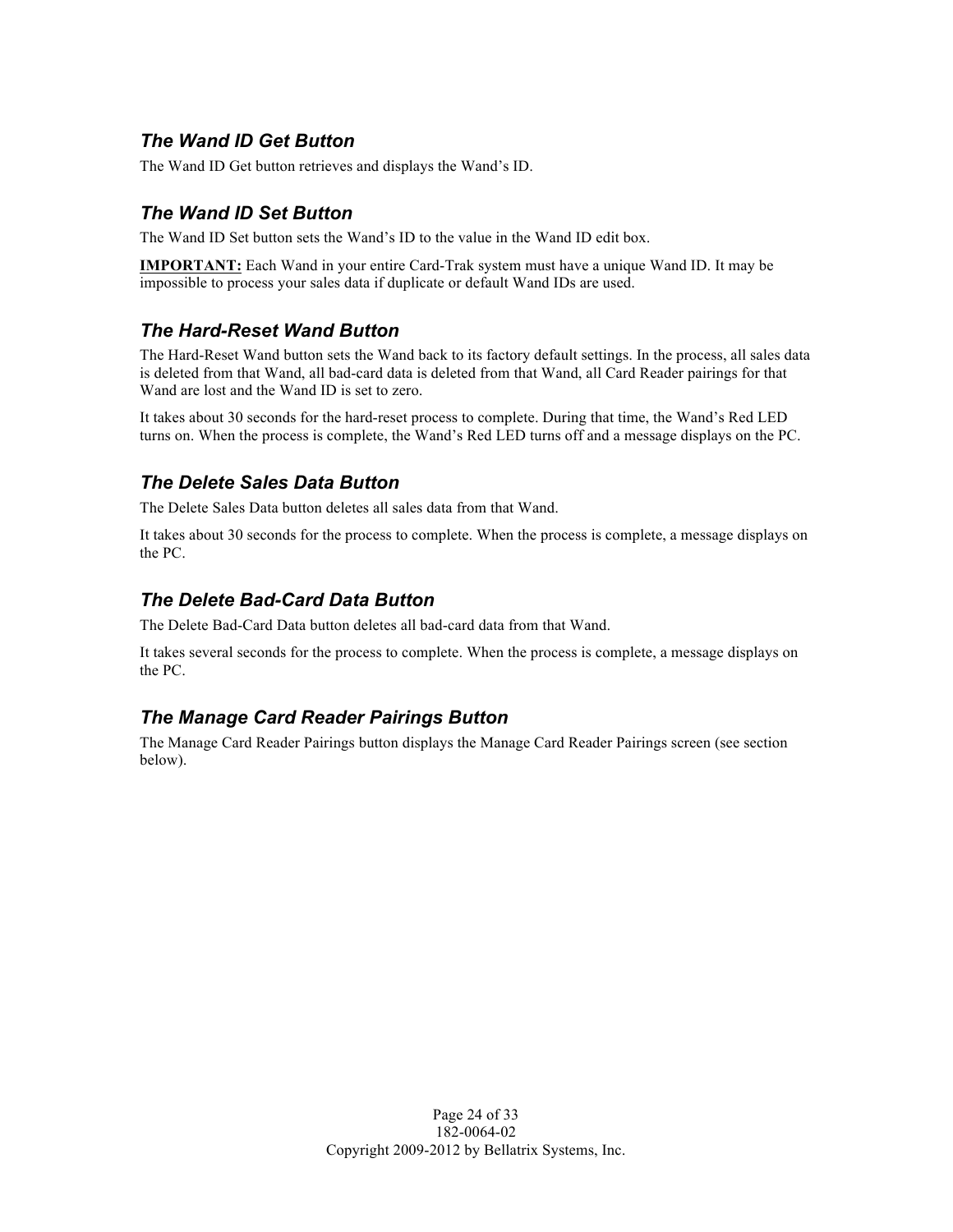# **The Manage Card Reader Pairings Screen**

The Manage Card Reader Pairings screen (see below) displays when the Manage Card Reader Pairings button on the Edit Wand Setup screen is clicked. This screen allows you delete Wand-Card Reader pairings.

**IMPORTANT:** The Wand must be synchronized with the PC immediately before making changes via this screen.

When a Wand is used to setup a Card Reader, that Wand is effectively "paired" with that Card Reader. This means that only that Wand will be able to communicate with that Card Reader and only that Wand will be able to collect sales data from that Card Reader. That is, the Card Reader will NOT communicate with any other Wand or PDA.

Since the Wand may hold a maximum of 200 Wand-Card Reader pairings, you may need a way to delete unused pairings to make way for new pairings. This screen enables exactly that.

| Manage Card Reader Pairings         |                                   | ×                       |  |
|-------------------------------------|-----------------------------------|-------------------------|--|
| Group ID<br>00001<br>00012<br>10900 | CCM ID<br>00002<br>00034<br>01896 | Delete Selected Pairing |  |
|                                     | Save                              |                         |  |
|                                     |                                   | <br>Done                |  |

# *The Done Button*

The Done button closes this screen and returns to the Edit Wand Setup screen.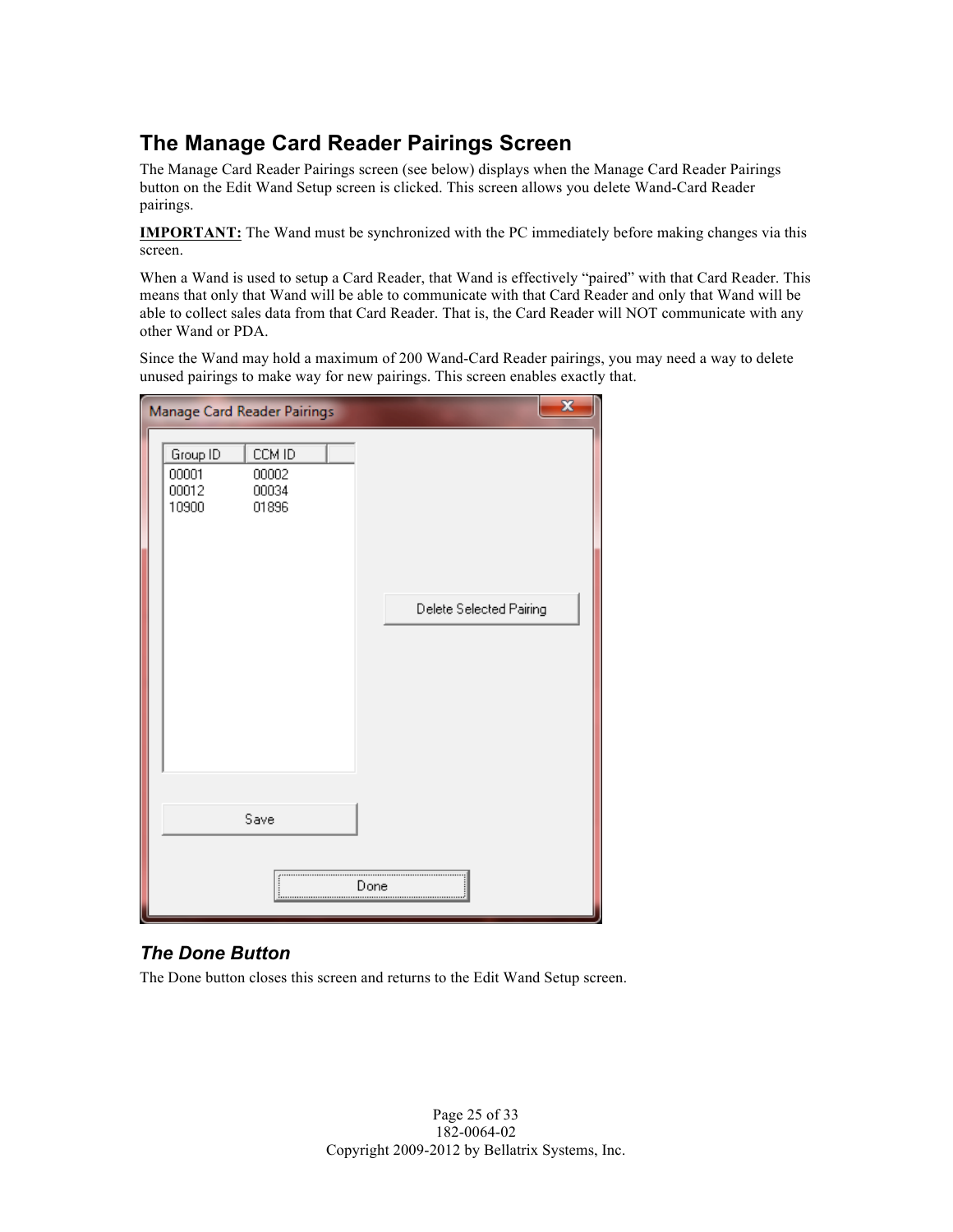## *The Group ID/CCM ID Edit Box*

The Group ID/CCM ID edit box lists the Group ID/CCM ID from each Card Reader that is paired with the attached Wand. Each line in the edit box represents one Card Reader. In the image above, there are three Card Readers represented: Card Reader 00001/00002, Card Reader 00012/00034 and Card Reader 10900/01896.

To select a Card Reader for deletion from the list, simply click on the desired line in the list.

## *The Delete Selected Pairing Button*

The Delete Selected Pairing button deletes the selected line in the Group ID/CCM ID edit box. The change is not committed until the Save button is pressed.

## *The Save Button*

The Save button saves any changes made to contents of the Group ID/CCM ID edit box.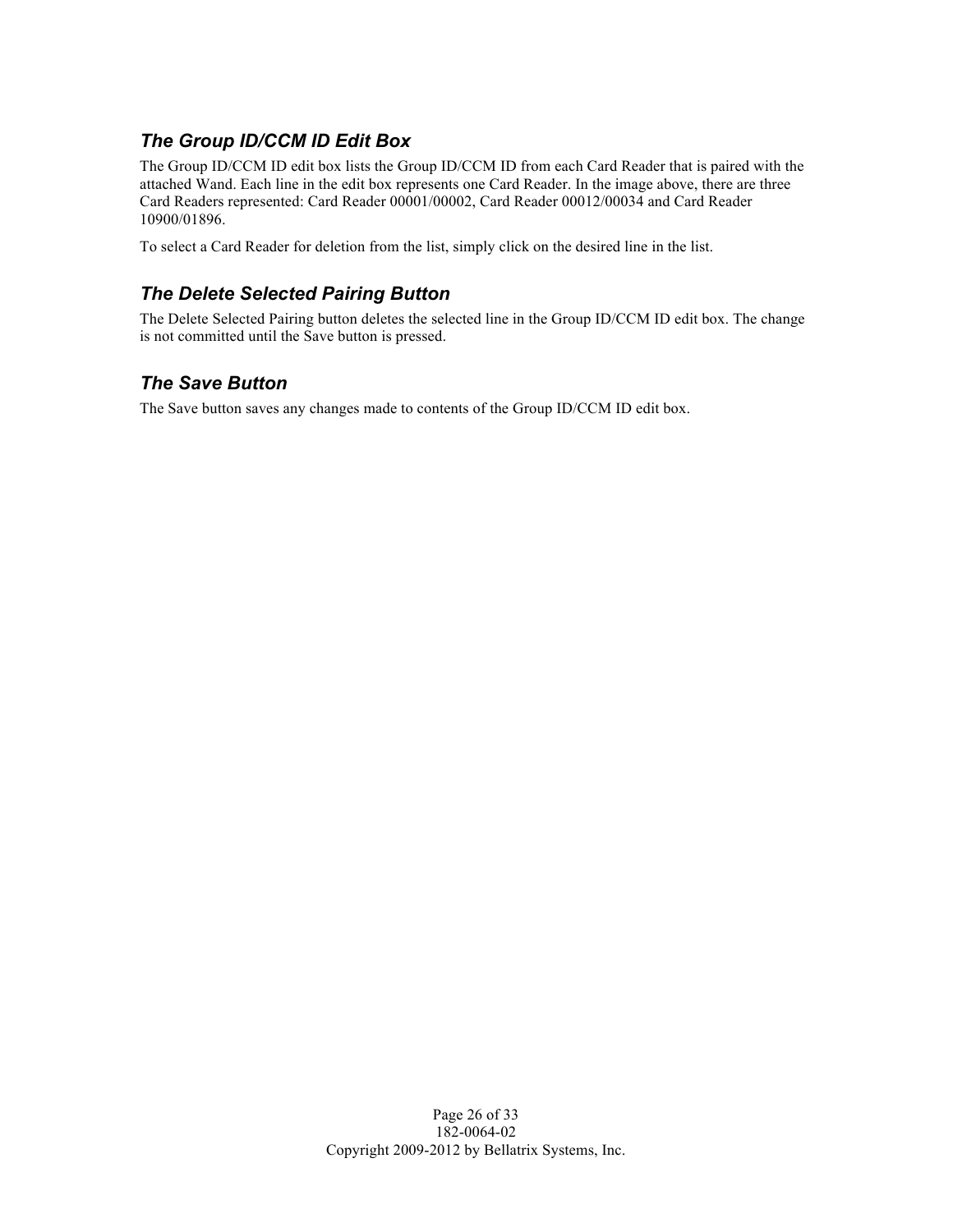# **Appendix 1: Cloning a PDA or Wand**

Only the PDA or Wand that was used to setup a CCM can communicate with that CCM. However, if a PDA or Wand must be replaced (e.g., the original was lost or broken), it is possible to create a copy of (clone) the original PDA or Wand.

## *Steps for Cloning a PDA*

- 1. Connect and sync the original PDA with the PC via ActiveSync (be sure PC/PDA File synchronization is enabled).
- 2. Disconnect the original PDA from the PC.
- 3. Connect the new PDA to the PC.
- 4. Use ActiveSync to create a "Partnership" between the PC and the new PDA. Be sure to enable PC/PDA File synchronization.
- 5. On the PC, use File Explorer to navigate to the Bellatrix\Misc sub-folder of the original PDA's sync folder (which is in the PC's My Documents folder).
- 6. On the PC, copy the entire contents of the original PDA's Bellatrix\Misc sub-folder to the new PDA's corresponding Bellatrix\Misc sub-folder. Allow the copy to overwrite any files in the new PDA's sub-folder.
- 7. Allow ActiveSync to sync the new PDA with the PC.
- 8. Disconnect the new PDA from the PC.
- 9. Protect the new PDA with a strong login password.
- 10. The new PDA can now communicate with all the CCMs that the original PDA could do.
- 11. Retire the original PDA.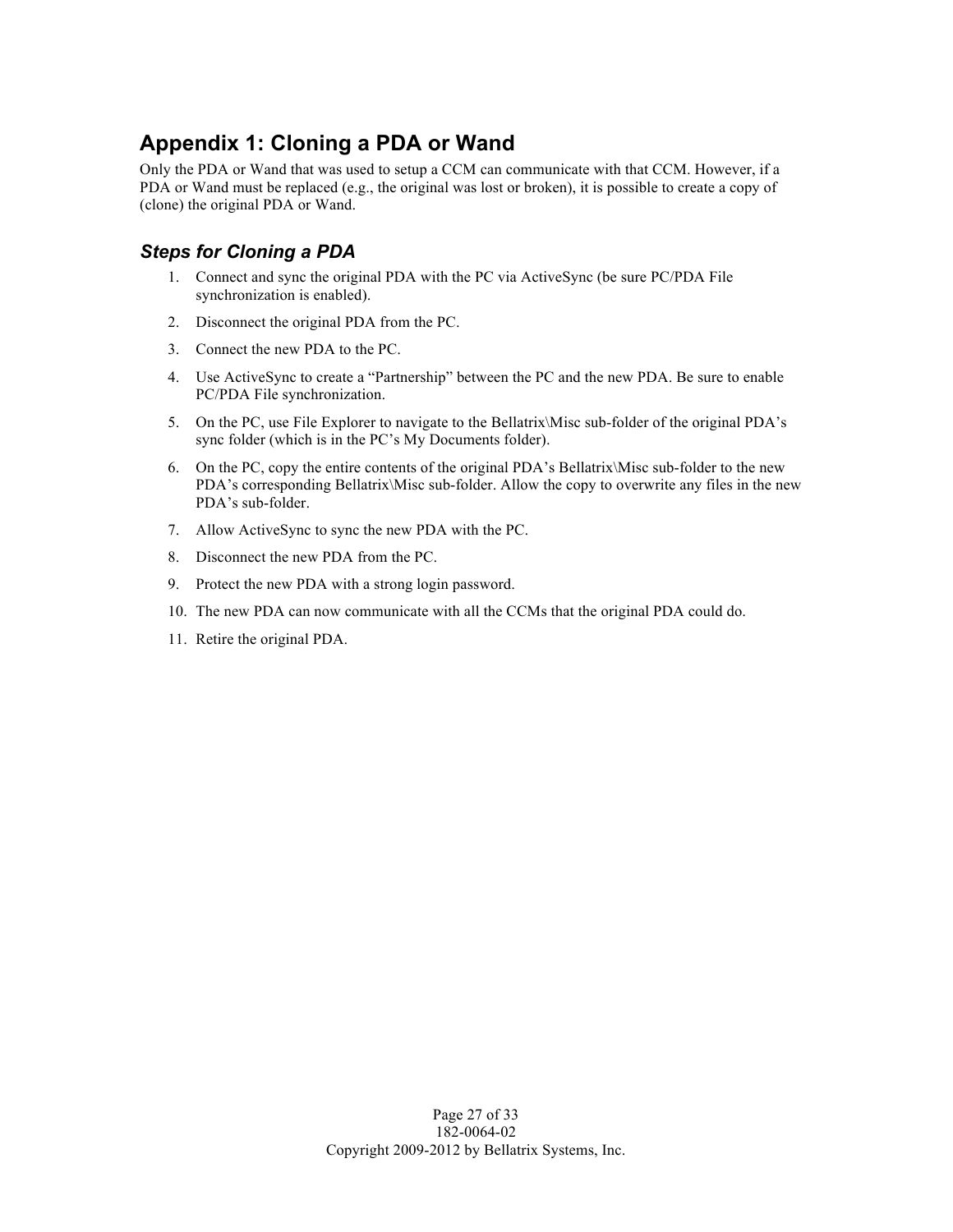#### *Steps for Cloning a Wand*

- 1. Connect the original Wand to the PC via a standard USB Cable.
- 2. On the PC, run the CCM Sales Application.
- 3. On the Main screen, click the Synchronize Wand button.
- 4. Disconnect the original Wand from the PC.
- 5. On the PC, use File Explorer to navigate to the C:\Program Files\Bellatrix\Config folder. Rename the original Wand's CFG file from WandxxxxxCC.CFG to WandxxxxxCCOriginal.CFG (where xxxxx is the original Wand's ID).
- 6. Connect the new Wand to the PC via a standard USB Cable.
- 7. On the CCM Sales Application, drop down the Edit menu and choose the Wand Setup choice.
- 8. On the Edit Wand Setup screen, enter the original Wand's ID in the Wand ID edit box and press the Wand ID Set button. This sets the new Wand's ID to be the same as the original Wand's ID.
- 9. On the PC, use File Explorer to navigate to the C:\Program Files\Bellatrix\Config folder. Delete the WandxxxxxCC.CFG file (where xxxxx is the original Wand's ID). Rename the WandxxxxxCCOriginal.CFG file to WandxxxxxCC.CFG (where xxxxx is the original Wand's ID).
- 10. On the Edit Wand Setup screen, click the Manage Card Reader Pairings button.
- 11. On the Manage Card Reader Pairings screen, click the Save button.
- 12. On the Manage Card Reader Pairings screen, click the Done button.
- 13. On the Main screen, click the Synchronize Wand button.
- 14. Exit the CCM Sales Application.
- 15. The new Wand can now communicate with all the CCMs that the original Wand could do.
- 16. Retire the original Wand.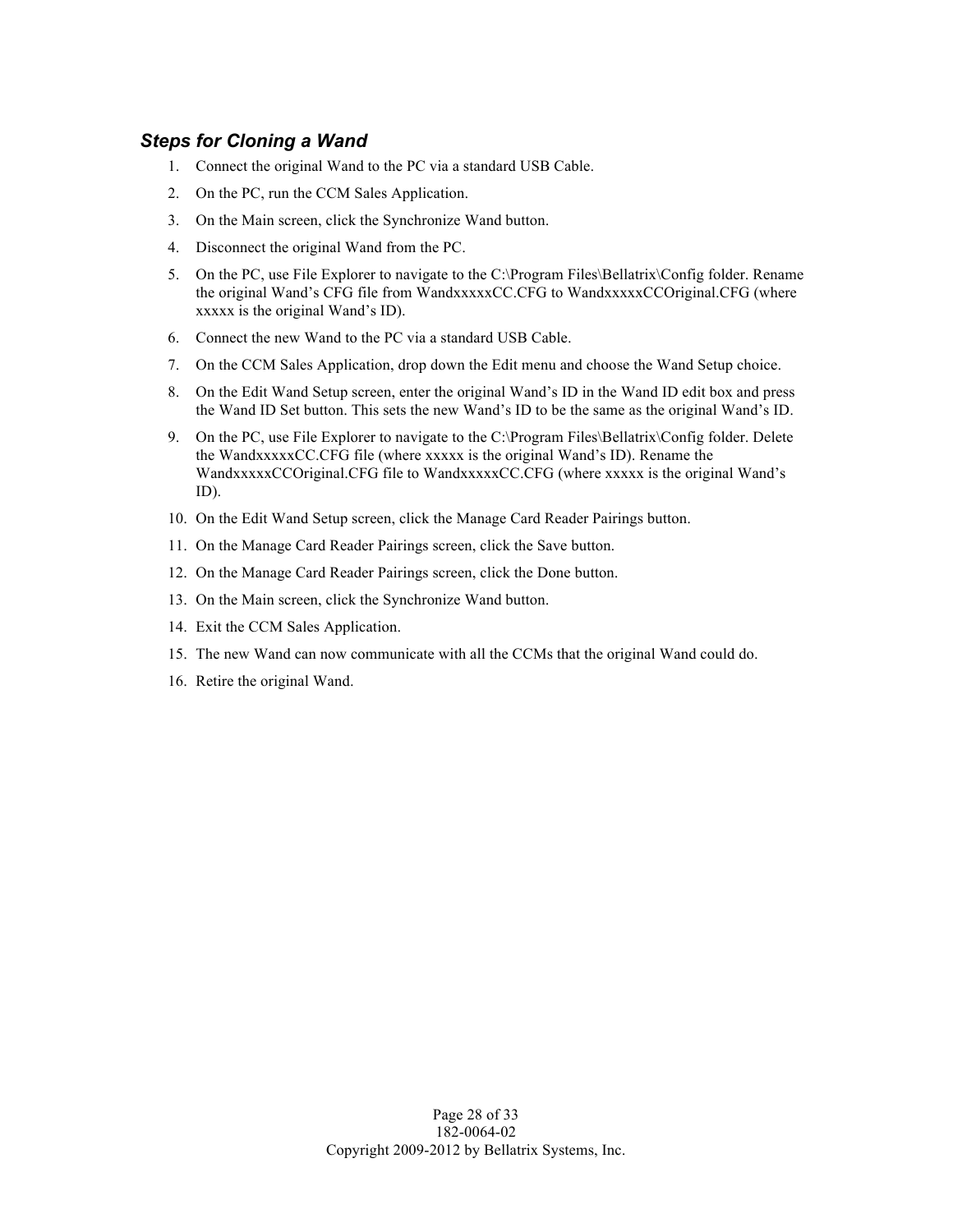# **Appendix 2: Adding a New PDA or Wand**

On occasion, you may need to add a new PDA or Wand to the system (rather than "cloning" an existing PDA or Wand, as described above).

## *Steps for Adding a New PDA*

- 1. Connect the new PDA to the PC.
- 2. Use ActiveSync to create a "Partnership" between the PC and the new PDA. Be sure to enable PC/PDA File synchronization.
- 3. On the PC, use File Explorer to navigate to the Bellatrix\Misc sub-folder of one of an **OLD** PDA's sync folder (which is in the PC's My Documents folder).
- 4. On the PC, copy the S1.CFG and S2.CFG files from the **OLD** PDA's Bellatrix\Misc sub-folder to the new PDA's corresponding Bellatrix\Misc sub-folder.
- 5. Allow ActiveSync to sync the new PDA with the PC.
- 6. Protect the new PDA with a strong login password.
- 7. The new PDA is now ready to use.

#### *Steps for Adding a New Wand*

- 1. Run the CCM Sales Application.
- 2. Click the "Edit" menu and choose the "Wand Setup" choice. The Edit Wand Setup screen displays. Do the following:
	- a. Attach the Wand to the PC via a standard USB Cable.
	- b. Use the Wand ID Set button to assign the Wand a unique Wand ID.
	- c. Detach the Wand from the USB Cable.
	- Please see section above for details on using the Edit Wand Setup screen.
- 3. Exit the CCM Sales Application.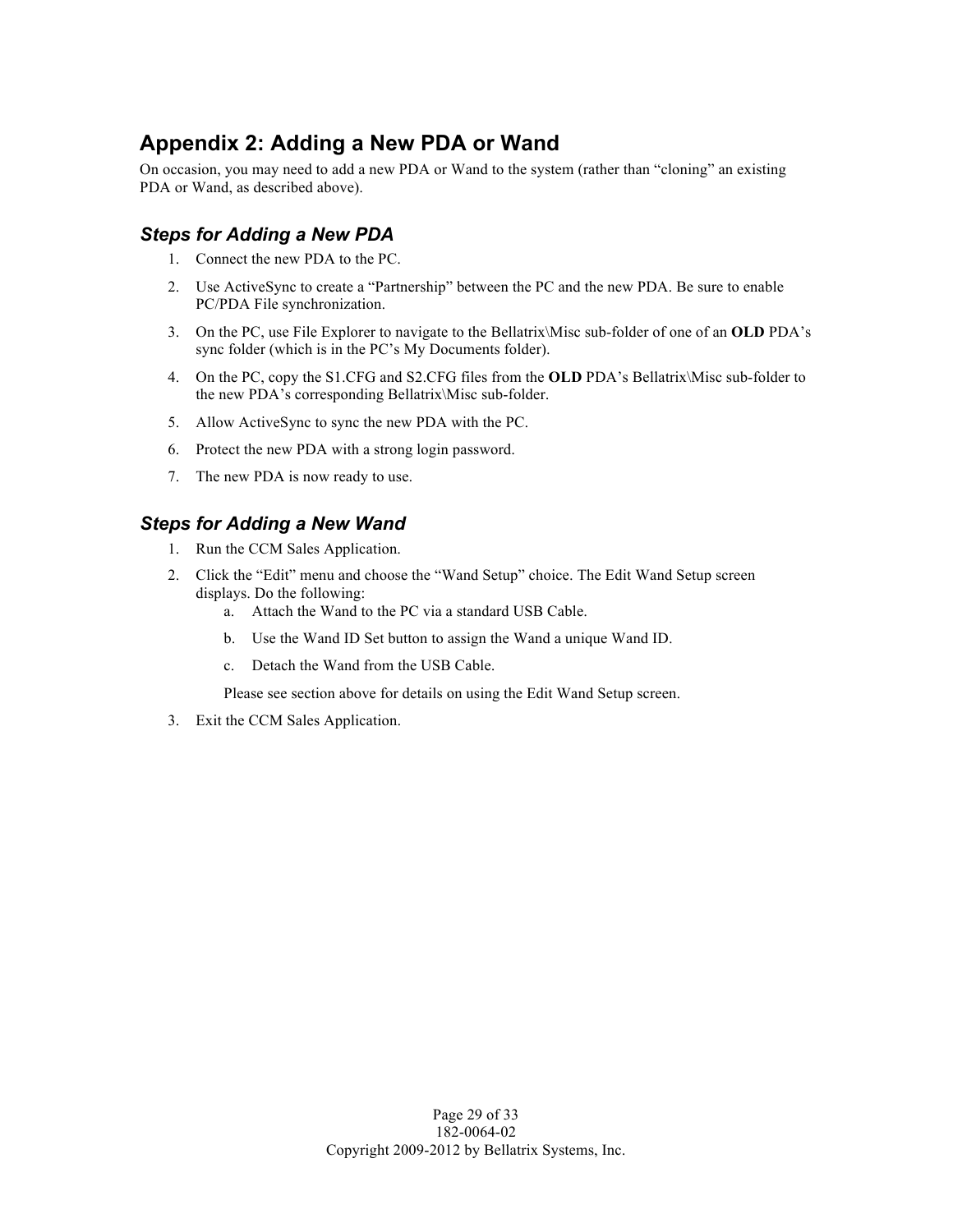# **Appendix 3: The Card-Trak System**

#### *Overview*

The Bellatrix Card-Trak System is made up of the following parts:

- Microsoft Windows XP/7 PCs with Bellatrix software<br>• M3 Sky PDAs with Bellatrix software
- M3 Sky PDAs with Bellatrix software
- Bellatrix Card-Trak Wands
- Newsracks with Bellatrix Card Readers (CCMs)

Newsracks collect and store sales data. PDAs and Wands setup newsracks and collect sales data from newsracks. PCs gather sales data from PDAs and Wands and process the sales data to generate output files and issue credit card transactions to a credit card processing Gateway.

Newsracks are managed by dividing them up into logical Groups. For example, all newsracks at the local airport could be placed into one Group. Each Group is assigned a unique Group ID and each newsrack in a Group is assigned a CCM ID that is unique within that Group.

A PDA or Wand can service part of one Group, all of one Group or multiple Groups. However, only the PDA or Wand that setup a newsrack can service that newsrack (until that newsrack is setup via a different PDA or Wand).

A PC can service one or more PDAs and/or Wands.

The diagram below illustrates the concept.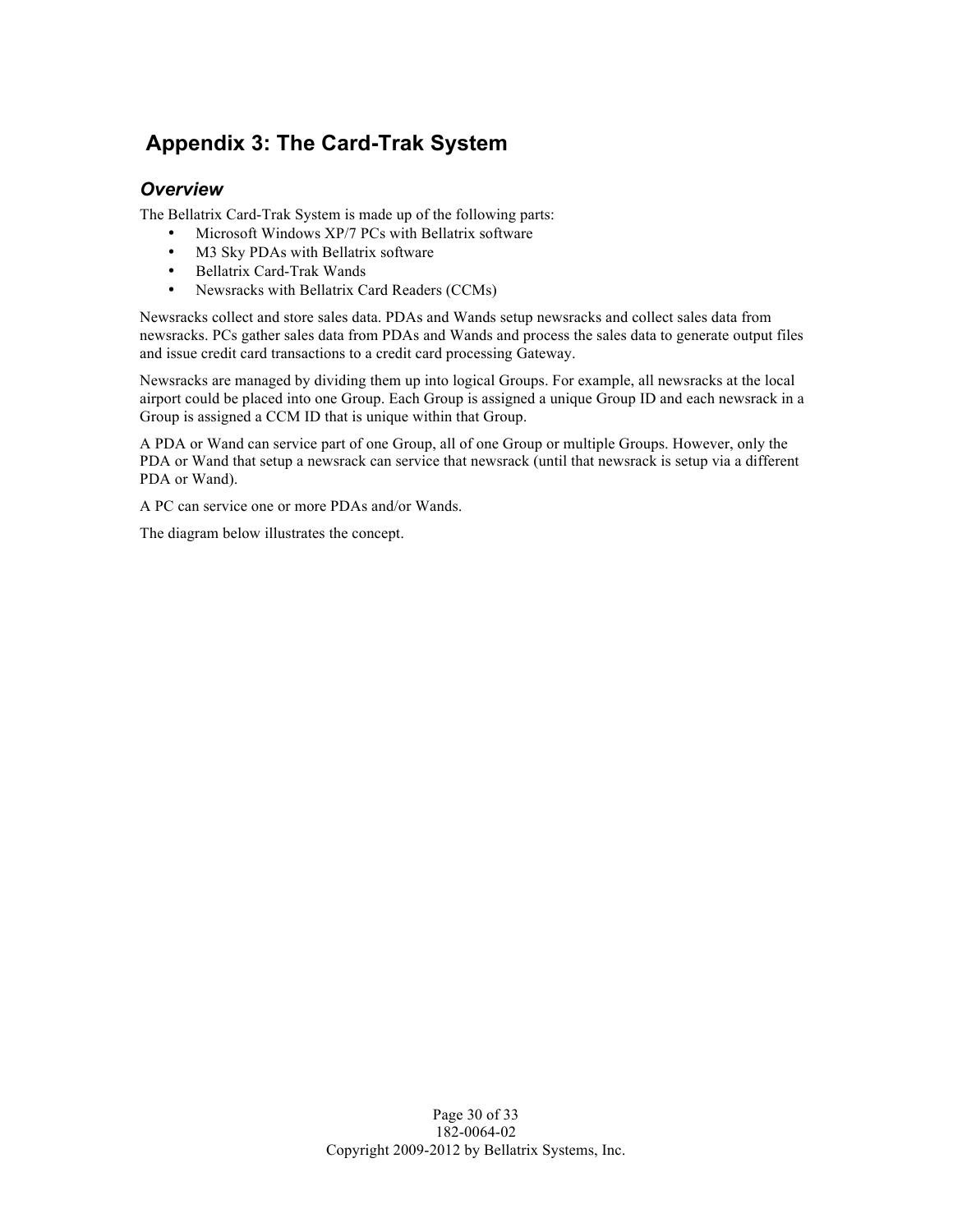

Page 31 of 33 182-0064-02 Copyright 2009-2012 by Bellatrix Systems, Inc.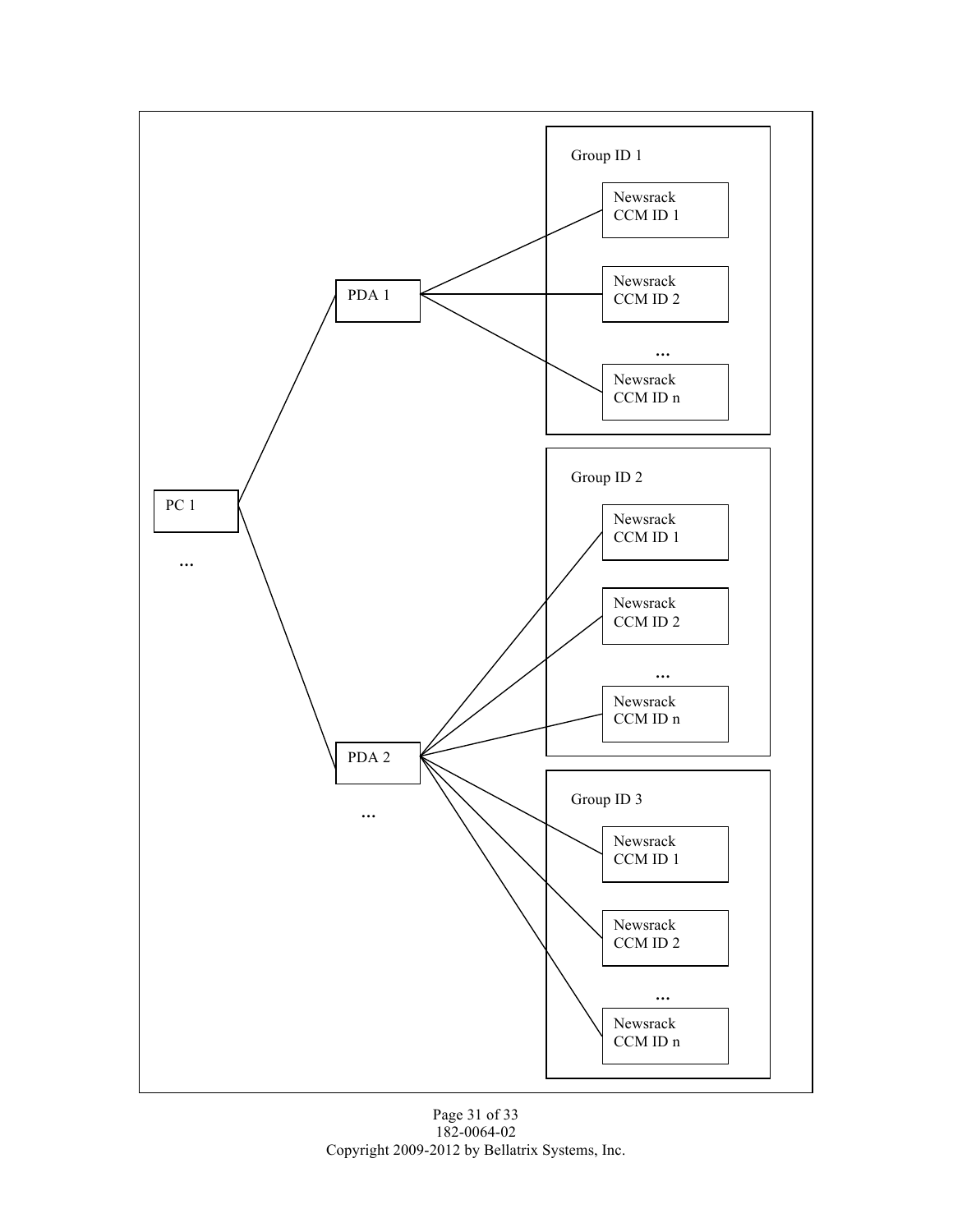## *Usage Rules*

Following is a set of general usage rules for the Card-Trak System.

- Only the PDA or Wand used to setup a newsrack can communicate with that newsrack. However, a PDA or Wand can be "cloned" to look like another PDA or Wand.
- Sales data encrypted by a newsrack can only be decrypted by the PC that that newsrack's PDA or Wand docks to.
- Each Group must have a unique Group ID.
- Each newsrack in a Group must have the same Group ID and a unique CCM ID.
- To move a newsrack from one Group to another, or to assign a newsrack a new CCM ID within the same Group when the Groups are serviced by the same PDA or Wand, you must:
	- o Collect the data from the newsrack with the PDA or Wand. That is, do a regular data collection/processing with the PDA or Wand.
	- o Hard-reset the newsrack.
	- o Setup the newsrack with the PDA or Wand (and assign it the new Group ID and CCM ID).
- To move a newsrack from one Group to another when the Groups are serviced by different PDAs or Wands, you must:
	- o Collect the data from the newsrack with the old PDA or Wand. That is, do a regular data collection/processing with the old PDA or Wand.
	- o Hard-reset the newsrack.
	- o Setup the newsrack with the new PDA or Wand (and assign it the new Group ID and CCM ID).